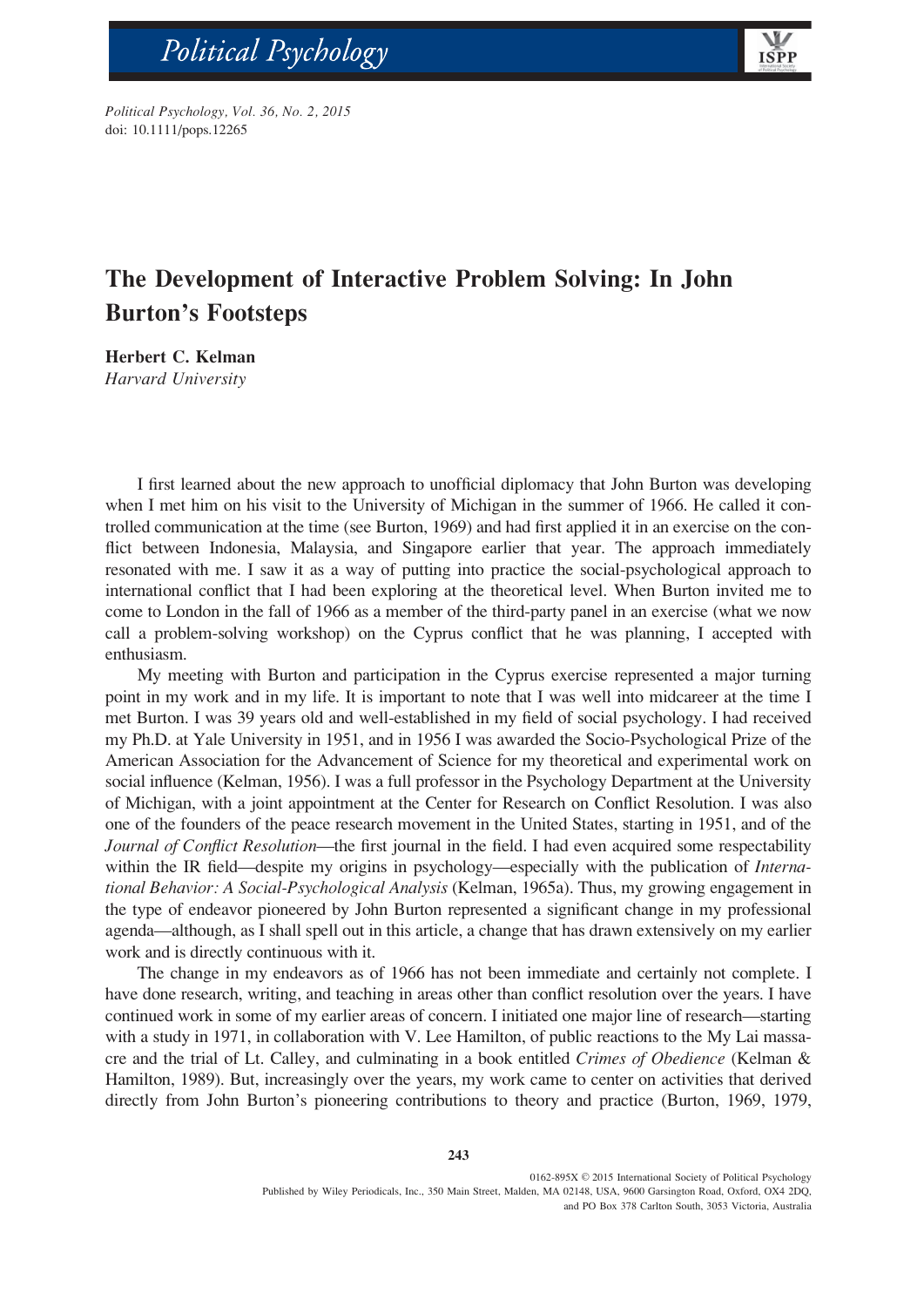1984, 1987). I have written elsewhere about the evolution of my work in this domain (see Kelman, 2010a, for the latest statement). In this article, I thus offer only some highlights since the purpose here is to explore the continuities between this work and my earlier research and related activities.

## Interactive Problem Solving

Following my first direct exposure to Burton's model of practice in the Cyprus exercise of 1966, I began to think about the model and, gradually over the years—in collaboration with colleagues and students—to develop our own clearly related approach, which I came to call interactive problem solving (see, e.g., Kelman, 1986a, 2002).

I first thought of applying Burton's model to the Arab-Israeli conflict at the time of the 1967 war in the Middle East. Burton and I explored the possibilities, but nothing came of this initial effort—largely because we were not sufficiently tied in to the relevant networks in the two communities. This was my first lesson about the critical importance of networking as part of the role of the third party (cf. Kelman, 2010a, pp. 375–376). In the late 1960s, I began exploring the idea of Arab-Israeli workshops with colleagues in Israel and—whenever the occasion arose—with Arab colleagues whom I met in the United States. My travels to the Arab Middle East did not begin until the summer of 1975.

In 1970, I presented my first article on "The Problem-Solving Workshop in Conflict Resolution" at the meetings of the American Political Sciences Association (see Kelman, 1972a, for the published version). The article compared Burton's approach—as I experienced it at the Cyprus exercise—with the Fermeda workshop on the conflicts in the Horn of Africa (Doob, 1970; Walton, 1970), which I had discussed in some detail with Leonard Doob—one of my mentors at Yale. In this early article, I discussed the two goals of workshops—producing change in the particular individuals participating in a workshop and transferring these changes to the policy process—and pointed out that the requirements for maximizing change may be contradictory to the requirements for maximizing transfer. I later referred to this dilemma as the *dialectics of problem solving workshops* (Kelman, 1979) and saw it as a central issue in the theory and practice of interactive problem solving. Such concepts as the uneasy coalition (Kelman, 1993) and working trust (Kelman, 2005a), as well as the focus of our work on political influentials, who are not currently in official positions, are all designed to balance the potentially contradictory requirements for maximizing the occurrence of changes in the course of workshops and the transfer of such changes to the policy process.

After reading a draft of my article on problem-solving workshops, Stephen Cohen, a young colleague at Harvard with whom I cotaught a graduate seminar on social-psychological approaches to international relations, suggested that we organize a pilot workshop as part of the seminar, in which the students would be able to observe the process and participate as members of the third party. Contrary to our original intention, this pilot workshop (Cohen, Kelman, Miller, & Smith, 1977) focused on the Israeli-Palestinian conflict and thus became the first in a long series of Israeli-Palestinian workshops that I have conducted over more than four decades, continuing to the present.

At the time of the 1973 Arab-Israeli war—while I was home recuperating from a heart attack—I committed myself to placing conflict resolution in the Middle East at the top of my agenda—where it has remained ever since. Stephen Cohen and I invited three Arab-American scholars to join us in an ethnically balanced third-party team, which worked together for several years. I became increasingly involved in Middle East-related conferences and meetings. I traveled extensively in the Middle East, meeting officials and scholars in several Arab countries and in the West Bank and Gaza, as well as Israel. Over the years, jointly with different colleagues and students, I have organized a variety of workshops and related activities, including a continuing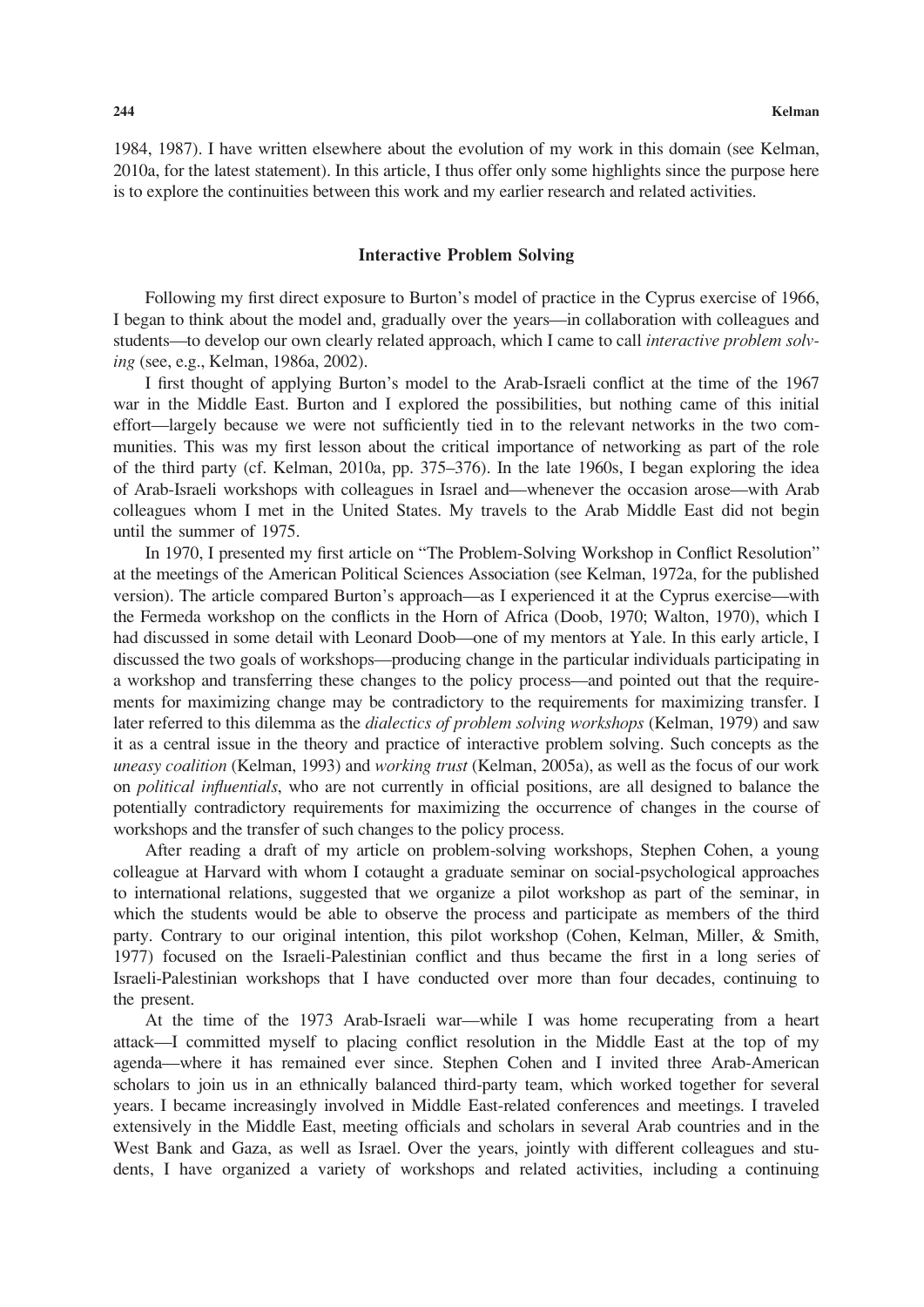workshop, cochaired by Nadim Rouhana, that met between 1990 and 1993 (Rouhana & Kelman, 1994); a Joint Working Group on Israeli-Palestinian Relations, also cochaired by Nadim Rouhana, which met between 1994 and 1999, and produced three concept papers on final-status issues in Israeli-Palestinian negotiations (Alpher, Shikaki, et al., 1998; Joint Working Group, 1998; Joint Working Group, 1999); and a Joint Israeli-Palestinian Working Group on Rebuilding Trust in the Availability of a Negotiating Partner, co-chaired by Shibley Telhami, which has met periodically between 2001 and 2013. I have described this array of activities elsewhere (most recently in Kelman, 2010a, 2010b) and shall only mention some highlights here.

Interactive problem solving—our model of practice—is firmly anchored in Burton's approach. However, starting with our first pilot workshop in 1971, we developed our own style of running workshops, which is reflected in the typical ground rules, agenda, and third-party interventions that have characterized our work. Not surprisingly, both our evolving theory of practice and our analysis of international conflict—which shape the process and content of problem-solving workshops—are explicitly informed by social-psychological principles. Even in this respect, however, there is obvious continuity of our work with Burton's approach. I did not learn until much later that Burton's first degree was actually in psychology. In any event, his early theorizing on controlled communication focused extensively on perceptual processes and their role in exacerbating conflict (Burton, 1969). Later, of course, human needs theory became a central element of Burton's model (see, e.g., Burton, 1990). While I may disagree with some details of Burton's version of human needs theory (cf. Kelman, 1990), human needs are central both to my analysis of conflict (Kelman, 2007a) and to the form of practice that my associates and I developed.

Our form of practice evolved over the years—as, of course, did John Burton's—as we accumulated different experiences. The model was adapted as we came to deal with different conflicts, different phases of a conflict, different types of participants, different settings, and different specific purposes. From the beginning, our model was particularly geared to conflicts between identity groups—such as the Israeli-Palestinian conflict—and workshop discussions often focus, in various ways, on the "negotiation of identity" (Kelman, 2001).

Our pilot workshop in 1971 not only laid the groundwork for the development of interactive problem solving but also served as a model for a series of workshops—mostly on the Israeli-Palestinian conflict—that we organized as part of my graduate seminar on *International Conflict*: Social-Psychological Approaches. Seminar students served as apprentice members of the third party and were subject to the discipline of the third party. They participated actively in the planning, conduct, and debriefing of these workshops. The seminar thus provided them a unique learning experience, without compromising the conditions required for an effective workshop that served the interests of the parties to the conflict. The seminar became a major setting for recruiting and training students interested in conflict resolution.

The training of students in the scholar-practitioner model has been a central part of our enterprise over the years. By the mid-1980s, the number of my students and post-docs working in the area of conflict resolution had reached a critical mass and—largely at the initiative of Tamra Pearson d'Estrée—we formed a group that met regularly to discuss ongoing research and practice and plan joint activities. This group became the nucleus of the Program on International Conflict Analysis and Resolution (PICAR) that was established at Harvard's Weatherhead Center for International Affairs under my direction with a grant from the Hewlett Foundation in 1993 and continued until 2003 (four years after my retirement from teaching in 1999). Eileen Babbitt was PICAR's first Deputy Director, and she was succeeded by Donna Hicks, who still runs the Seminar on International Conflict Analysis and Resolution at the Weatherhead Center. PICAR was a membership group that included current and former students, post-docs, and associates devoted to practice, research, training, and exchange of ideas and experiences. Note that the inclusion of conflict *analysis* and *resolution* in the title emphasized our origins in and continuing links to the Burton tradition.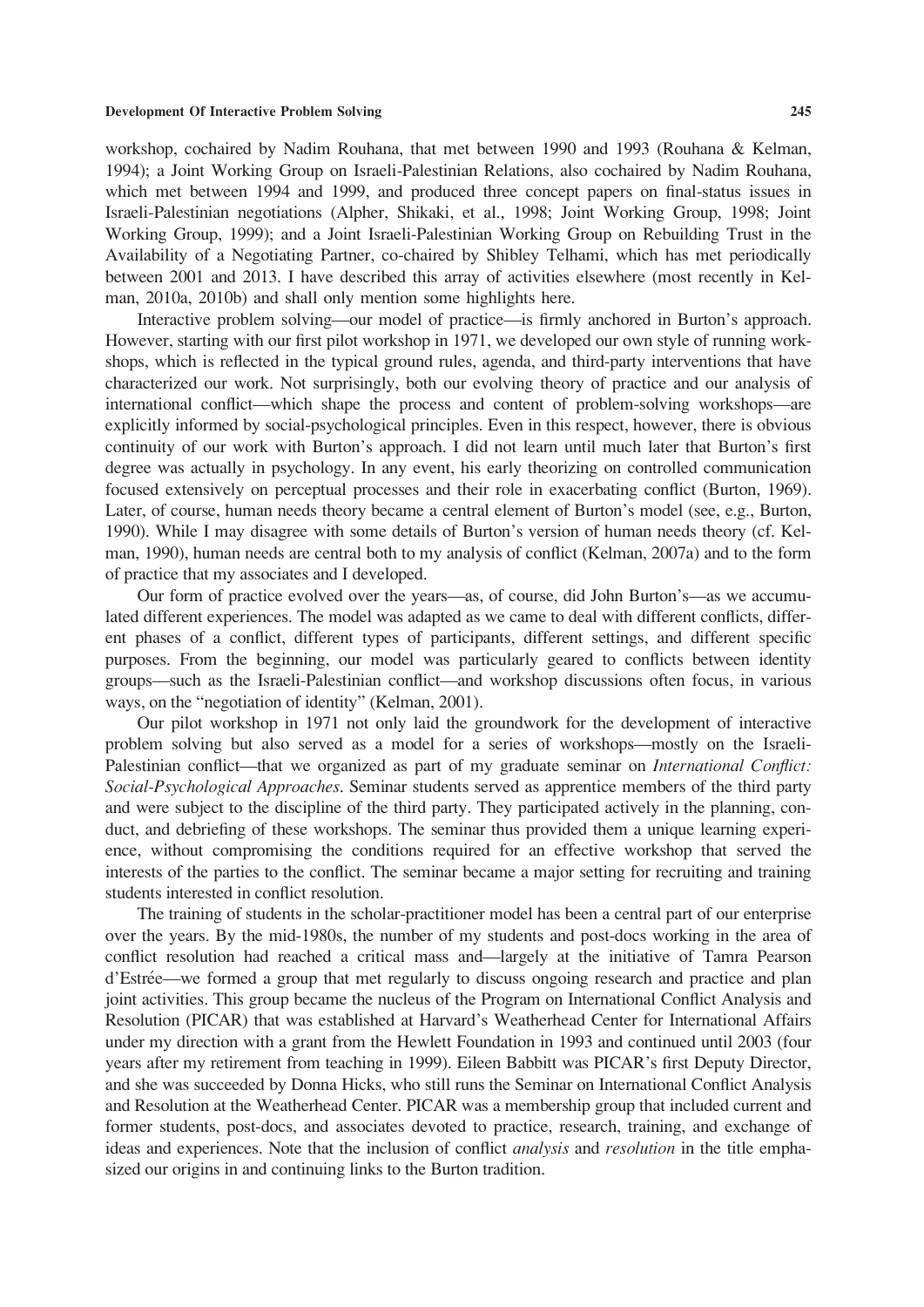### The Middle East Connection

My students and associates have applied the techniques of interactive problem solving to a number of protracted conflicts between identity groups around the world, including Cyprus, Northern Ireland, Sri Lanka, Colombia, and Bosnia. Personally, I have returned to the Cyprus conflict on a number of occasions and have done some work on Northern Ireland. My own efforts since the early 1970s, however, have concentrated on the Arab-Israeli conflict and particularly on its Israeli-Palestinian dimension (Kelman, 1998a, 1999a).

With my intensive engagement in the Arab-Israeli conflict over the years, I eventually turned into a Middle East specialist of sorts—although I always tried to be clear that I spoke from the perspective of a social psychologist, with some background in IR theory, but without formal credentials in Middle East studies. Increasingly, the Israeli-Palestinian case became a major point of reference and source of illustrations in my writings about the nature of international conflict and its social-psychological dimensions (e.g., Kelman, 2007a). Starting in the late 1970s (Kelman, 1978), I have written regularly—in journal articles, book chapters, and newspaper opinion pieces—about issues in the Israeli-Palestinian conflict and possibilities for its resolution (e.g., Kelman, 1982a, 1982b, 1986b, 1987, 1988, 1992, 1997a, 1998b, 2007b, 2007c, 2011). These writings represent a form of policy analysis from a social-psychological/conflict resolution perspective.

In specializing in a particular conflict and writing policy papers with recommendations for dealing with it, I may have been deviating from Burton's views of the role of the third party. Burton warned against the third party becoming area specialists or having strong ideas about the shape of a solution to the conflict—although, in his own practice, he always made sure to be well-informed about the conflict on which he was working, and he certainly had ideas about the requirements for a mutually acceptable solution. His concern was that a highly specialized and committed third party may be inclined to push for its own ideas rather than facilitating the process whereby the parties themselves generate mutually satisfactory ideas for resolving the conflict. I am in complete agreement with the proposition that solutions that emerge out of the interaction between the parties themselves are more likely to be responsive to their needs, to engender their commitment, and to lead to stable and durable peace. I have indeed considered it the primary task of the third party in interactive problem solving to create the conditions that will facilitate the emergence of new ideas out of the interaction between the conflicting parties. I have felt, however, that my personal engagement with the Israeli-Palestinian conflict has not been inconsistent with my third-party role. If anything, it may have enhanced my performance of that role rather than detracted from it—in several ways.

First, my policy writing has been consistent with my conception of the third-party role. I have always attempted to be evenhanded and multipartial in my analysis. My recommendations—as suggested by the titles of the articles cited above—have been geared to overcoming barriers to negotiation and promoting conflict resolution efforts that meet the needs of both parties.

Second, my policy analyses and recommendations have been significantly influenced by what I have learned from the unique opportunity of listening to the workshop discussions. Thus, as the late Cynthia Chataway pointed out in one of her special gifts to me, the writings of the third party are an important part of the transfer of what is learned in workshops to the policy process (Chataway, 2002). Thus, instead of being deviations from the role of the third party, they represent contributions by the third party to one of the central goals of interactive problem solving.

More generally, I have found in my work that some degree of expertise in the region—among at least some members of the third party—is essential for the third party to establish and maintain its credibility in the eyes of the conflicting parties. The third party's expertise in workshop process is generally not enough to establish its credibility without some indication that it is knowledgeable about the history of the conflict and the issues that drive it.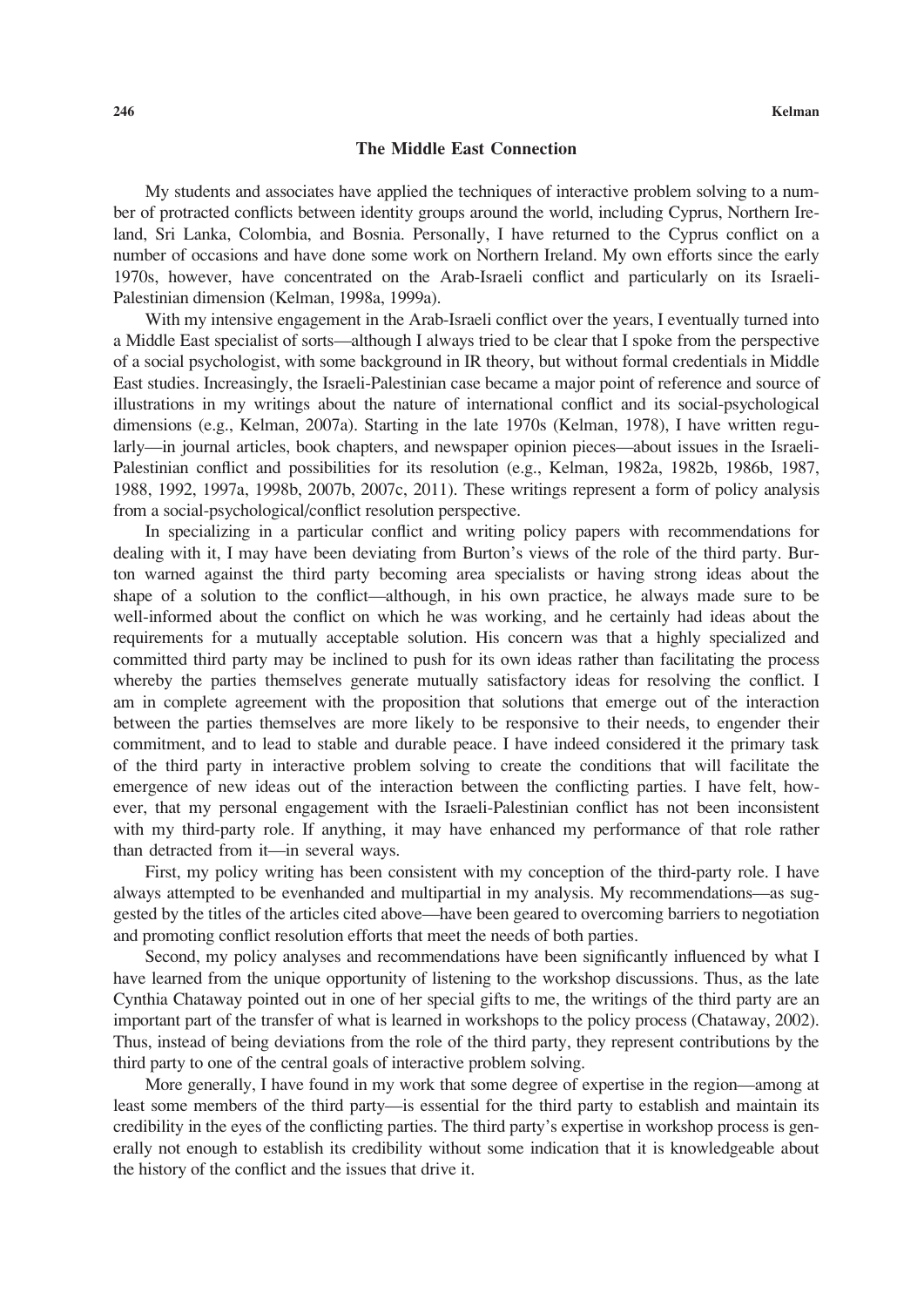The subtleties of third-party credibility are illustrated by my most controversial foray into the policy debate. In 1980 and again in 1981, I had long private meetings with PLO Chairman Yasser Arafat in his headquarters in Beirut. (I continued to meet with him periodically in subsequent years, until shortly before his death in 2004.) These meetings were not interviews, but conversations; my purposes were to gain a direct impression of his thinking and to acquaint him with my work in the hope that he would give his approval to Palestinians who might ask him about participating in some of our workshops or related projects. I had no intention to write about these conversations (although they were not "off-the-record"). After the 1982 war in Lebanon and the expulsion of the PLO from Beirut, however, I felt that it was important to communicate my conclusion that Arafat was ready to negotiate a peace agreement with Israel.

I published my first report on my conversations with Arafat in Foreign Policy in the fall of 1982, in an article that the editors aptly entitled Talk with Arafat (Kelman, 1982b). The article offered the hypothesis that Arafat was prepared to negotiate a historic compromise with Israel. I based this conclusion in part on what was known about Arafat's role in the debates within the Palestinian national movement. My primary source, however, was Arafat's cognitive style and image of the enemy as they emerged in the course of our intensive conversations. The article proposed that my hypothesis that Arafat was open to negotiating a peace agreement be put to the test—by talking with him.

The article was severely criticized in some quarters because it deviated from the widely accepted view that one cannot negotiate with the PLO, and it presented Arafat as a serious partner for negotiation. Interestingly, however, the appearance of the article enhanced my credibility as a third party on both sides. On the Palestinian side, my credibility rose—even among some of the anti-Arafat elements of the PLO with whom I met on my visits to Damascus—because publication of this article demonstrated my readiness to take an unpopular position in support of the Palestinian cause. On the Israeli side, my credibility rose in those circles that were interested in exploring the possibilities for negotiations—i.e., the kinds of people that I sought to recruit for problem-solving workshops—because the article demonstrated that I had significant connections on the Palestinian side. In short, for both sides—for each in its own way—publication of this article contributed to my image as a serious player in this arena.

It cannot be denied that in my Foreign Policy article I was taking a position on a key issue in the debate on the Israeli-Palestinian conflict at the time: Is it possible and advisable for Israel to negotiate with the PLO? Yet I believe that publishing this article and taking this position was consistent with my role as third party. At the microlevel, problem-solving workshops are designed to identify and explore openings for negotiations. In selecting workshop participants, we look for people who have an active interest in pursuing this workshop agenda, even though they may be skeptical about the prospects. At the macrolevel, I have become identified as a carrier of the sense of possibility—as someone who can be relied upon to seek out whatever openings for a peaceful resolution of the conflict may exist and to pursue them, whether in problem-solving workshops or in policy analyses. This approach is based on what I have called *strategic optimism*: "a strategy designed to seek out and actively pursue all possible openings to peace, which can help to counteract the pervasive pessimism that dominates deep-rooted conflicts and the negative self-fulfilling prophecies that it engenders" (Kelman, 2010a, p. 384).

The Foreign Policy article and related writings also contributed to the empowerment of Palestinians by acknowledging the PLO as their relevant representative in political negotiations. Here too there are definite continuities with the role of the third party. I learned from the recruitment of participants for our first pilot workshop in 1971 that we had to work with Palestinians broadly identified with the PLO, just as we had to work with Israelis broadly identified with the Zionist movement. Moreover, we concluded early in our work that one of the functions of the third party is to help empower the weaker party in any given context—which is not always the Palestinians. Such empowerment may be necessary at times in order to maintain equality of the two parties within the workshop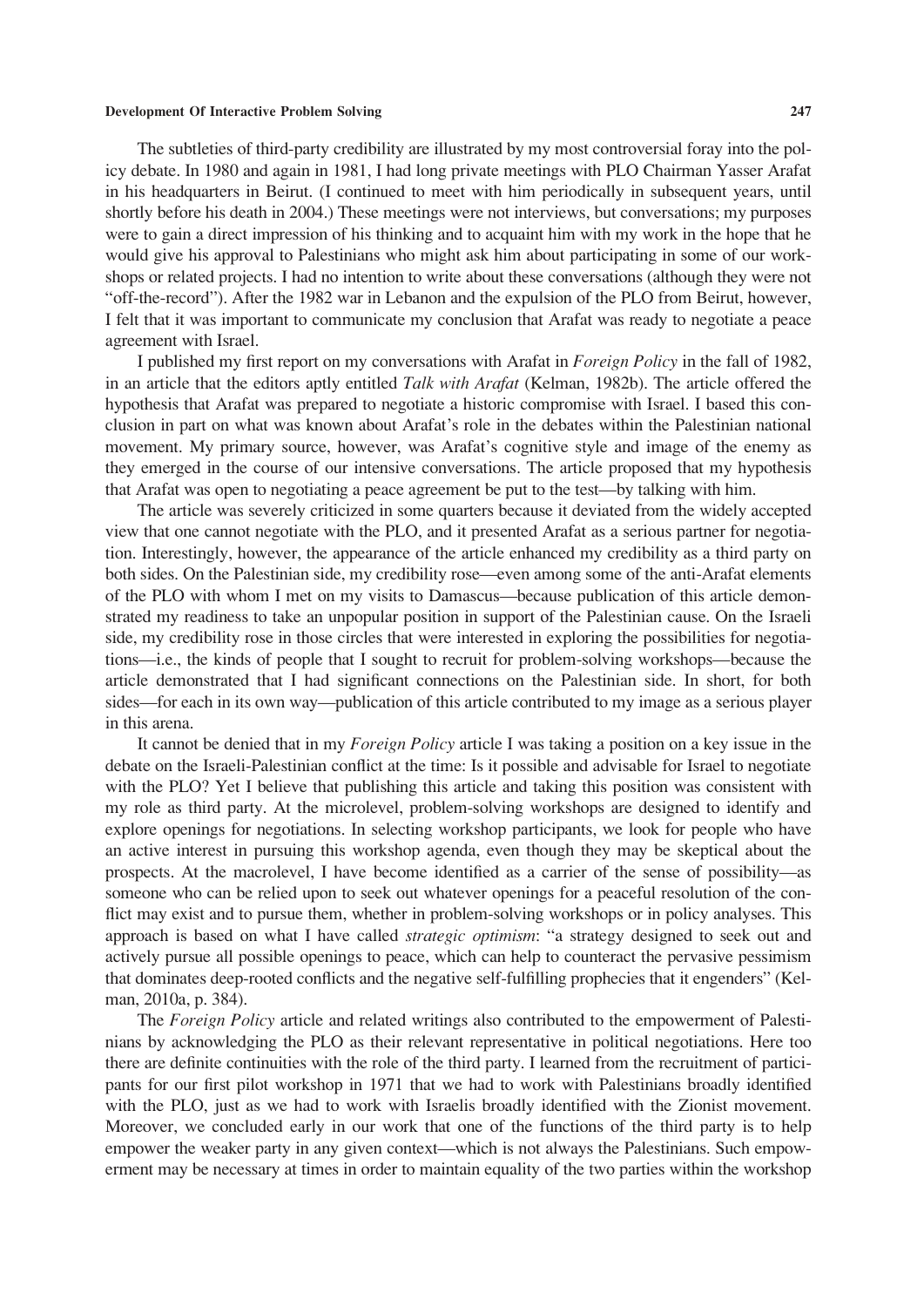setting—which is one of the ground rules that govern workshops. In short, even in this respect, I believe that my contributions to the policy debate have been consistent with the role of the third party.

# John Burton's Influence: Change and Continuity

In the development of interactive problem solving and its application to the Israeli-Palestinian conflict, as I have shown, my associates and I have adapted the Burton model as we went along, innovated within it, and at times deviated from it—just as John Burton himself has done. There is no question, however, that Burton has been an inspiration for me, my students, and my colleagues. He has had a profound impact on my activities over the past 45 years, and his influence generated a gradual but significant change in my professional agenda. My first meeting with Burton and my participation in his Cyprus exercise in 1966 clearly mark a major turning point in my life and work.

Yet, as I reflect on my work over the course of those years, I am struck by the extent to which the new entries on my agenda, inspired—directly or indirectly—by John Burton, are continuous with my earlier work. Both in its general orientation and in many of its specific details, interactive problem solving—at the levels of theory, practice, and application—draws upon my ideas and experiences as a social psychologist active in the beginnings of the peace research movement and, more generally, interested in combining social activism with scholarly pursuits. Thus, over the years, Burton has not only inspired me to move in new directions, but has given me the opportunity to utilize earlier ideas and experiences in new contexts.

At the broadest level, Burton's approach in all of its dimensions—the process of direct communication between adversaries, the human-needs framework, the scholar-practitioner model—spoke to my interest, from the beginning of my career, in contributing, as a social psychologist, to the emerging peace research enterprise. It struck me as the kind of direct and—from my parochial perspective social-psychological contribution to resolving international conflicts that I had been searching for. I saw it as a concrete expression of a social-psychological approach to peacemaking.

Beyond that, as I became increasingly involved in this work, I found that it picked up on many of the themes of my earlier work in several domains. Various ideas developed in other contexts proved to be directly relevant to my new endeavors. Thus, even though my precise work agenda gradually changed following my exposure to Burton's influence, there has been an organic relationship between my post-Burton and my pre-Burton activities. In the sections that follow, I shall describe some of the ways in which my earlier research, ideas, and experiences have informed the development and application of interactive problem solving in six domains: (1) contextual social psychology and the pointof-entry problem; (2) social influence and attitude change; (3) psychotherapy and group process; (4) international educational and cultural exchange; (5) nationalism and national identity; and (6) ethical issues in social research and social action.

### Contextual Social Psychology and the Point-of-Entry Problem

Social psychology is a highly diverse field. It developed almost simultaneously as a specialty within both psychology and sociology. Not surprisingly, different ways of doing social psychology have evolved within the two parent disciplines, although there have also been significant points of contact. Apart from this divide, there have been debates over the years over the appropriate methodological repertoire, substantive focus, and level of analysis for the field.

I have defined social psychology as the discipline "concerned with the intersection between individual behavior and societal-institutional processes." Social interaction, in this view, is a primary focus and the most distinctive level of analysis for social-psychological study, since it is, "par excellence, the area in which individual and institutional processes intersect" (Kelman, 1965b, p. 22). This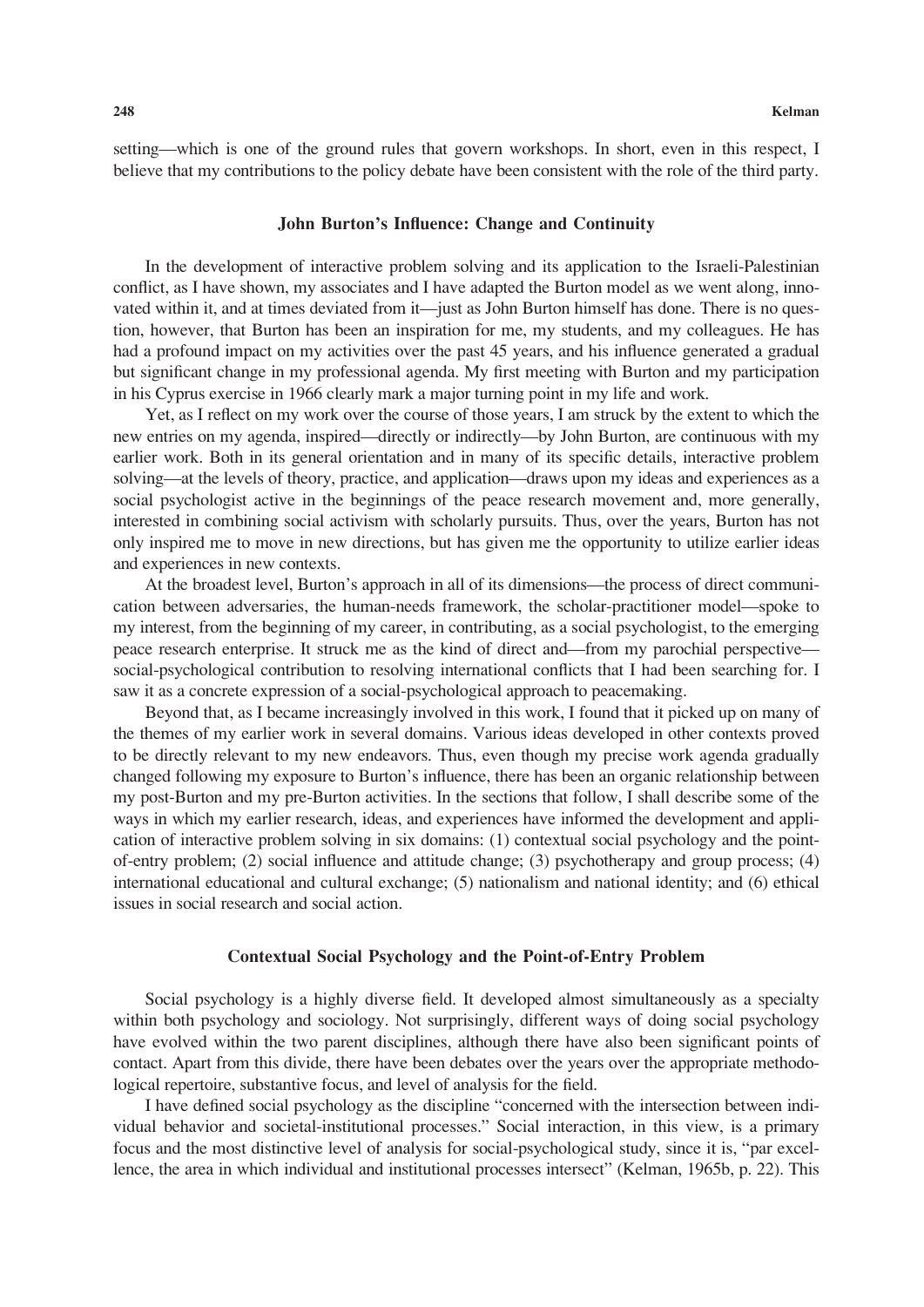view of the field has been described as contextual social psychology (Pettigrew, 1991)—the study of the behavior and interaction of individuals in their societal and organizational context.

This view of social psychology has helped address the question about the potential relevance and utility of psychological contributions to the study of international conflict that my colleagues and I raised, starting in the 1950s (see, e.g., Kelman, 1955, 1965c, 1970). Since war and peace are societal and intersocietal processes, how can social psychology—which operates at the level of individual behavior and social interaction—contribute to their investigation? I start with the assumption that there is no social-psychological theory of international relations, but a general theory—multidisciplinary and multilevel—in which social-psychological variables and processes play a part. Thus, the contribution of a social-psychological perspective to the study of international conflict depends on identifying the appropriate *points of entry* for social-psychological analysis—those points in a general theory of international relations where social-psychological propositions may provide useful levers for understanding what is happening at the societal and intersocietal levels (Kelman, 2007a, p. 63).

As I indicated at the beginning of the article, John Burton's model immediately appealed to me because I saw it as a way of putting into practice the social-psychological approach to international conflict that I had been exploring at the theoretical level. Problem-solving workshops are designed to produce new insights into the conflict and new ideas for resolving it through the face-to-face interaction, in a group setting, of individual members of the conflicting societies.

The point-of-entry problem at the level of practice arises in two ways. First, what are the points within the larger diplomatic process where problem-solving workshops or related activities within the controlled communication/interactive problem solving tradition become feasible and particularly useful? In this connection, I have identified the different functions that interactive problem solving can serve at different stages of the negotiation process: the pre-negotiation stage, the para-negotiation stage, the breakdown of negotiations, and the post-negotiation stage (Kelman, 2010b).

Second, the point-of-entry problem arises with respect to the ways in which the products of workshops—the new insights and ideas generated in the course of the interaction between the parties—are fed into the policy process. This raises the question of the transfer of workshop learnings to the policy process. As mentioned earlier, the goals of producing change—in the form of new learnings—in the workshop participants and transferring the new learnings to the policy process may come into conflict, in that the requirements for maximizing change in the setting may contradict the requirements for maximizing transfer. Balancing these contradictory requirements poses a major challenge to the theory and practice of interactive problem solving.

A prime example of this issue is in the selection of workshop participants. Possibilities of transfer would be maximized by recruiting officials, who offer a direct point of entry into the policy process. But officials are more likely to be constrained in their interactions and thus less likely to change in the course of the process. To balance these contradictory requirements, we prefer to work with political influentials, who are less constrained because they are not currently in official positions, but who occupy positions within their societies that enable them to have an impact on the thinking of decision makers and of the wider public. Another example of the dialectics of problem-solving workshops is the degree of cohesiveness we try to promote in the workshop. A degree of cohesiveness and mutual trust are important to productive interaction within the workshop setting, but if these become too high, participants may lose credibility and political effectiveness within their own societies and hence be less able to transfer what they have learned to the policy process. To balance those contradictory requirements, we recognize that the coalition across conflict lines that the workshop process represents must remain an uneasy coalition (Kelman, 1993), and we aim for the development of working trust across the divide—trust based not so much on interpersonal closeness, but on the conviction that the participants on the other side are sincerely committed, out of their own interests, to the search for a peaceful solution (Kelman, 2005a).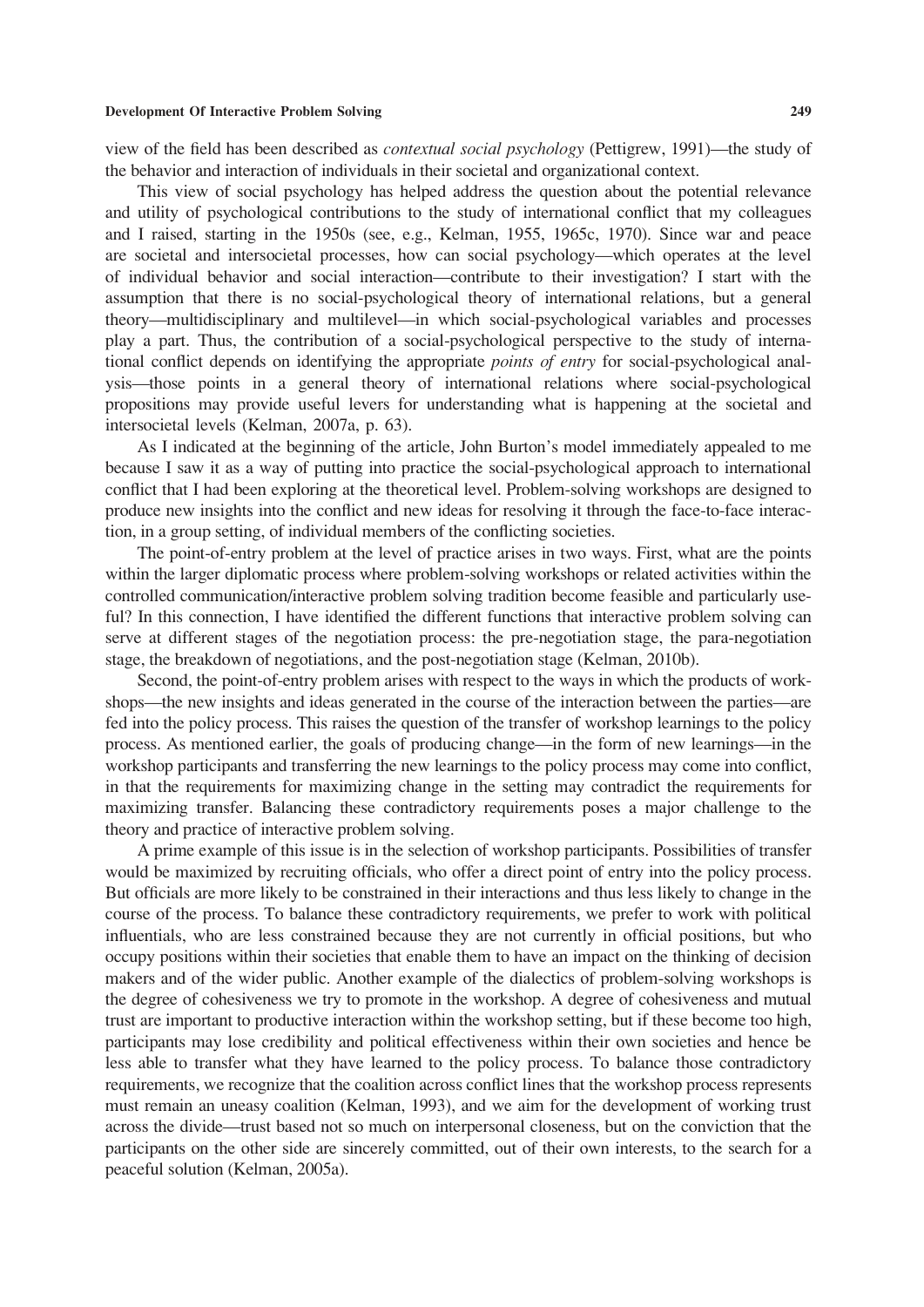In sum, interactive problem solving has spoken to one of my long-standing concerns by providing a point of entry for social-psychological contributions to international relations at the level of practice. At the same time, a key issue in the practice of interactive problem solving has been to maximize the likelihood that the products of workshop interactions—the new insights and ideas generated by the process—will gain entry into the policy debate and the decision-making process.

#### Social Influence and Attitude Change

My primary work within social psychology has been in the area of social influence and attitude change. Various strands of this work are reflected in the theory and practice of interactive problem solving—in its purposes and procedures.

#### Processes of social influence

A central focus of my work in social psychology has been on the nature and quality of changes in individuals' actions, attitudes, and beliefs induced by influence from an external source. My doctoral dissertation explored some of the conditions under which a persuasive communication leads to mere public conformity versus private acceptance of the induced behavior i.e., attitude change (Kelman, 1953). I proceeded to develop and test a theoretical model that distinguishes between three qualitatively different processes of social influence—compliance, identification, and internalization—that differ in the depth and stability of the changes resulting from the influence and in the degree to which the new beliefs are integrated into the person's value system (Kelman, 1958, 1961). In line with my evolving definition of social psychology, I came to look at the three processes as different ways in which the individual is linked to the social system (Kelman, 1974a). One of the key determinants of the three processes is the source of the influencing agent's power—whether it is based on the agent's means control (i.e. control of desired resources), attractiveness, or credibility. These can be seen as different types of relationships between the influencing agent and the influencee.

This concern with the depth, quality, and stability of change is very much reflected in the design of problem-solving workshops. Workshops are intended to contribute to conflict resolution, which (in contrast to conflict settlement, following Burton's distinction) is likely to lead to a more durable peace that meets the needs of both parties and transforms their relationship.

In recent years—particularly since the dramatic changes in South Africa—many of us in the field of conflict resolution have become interested in reconciliation as a process that not only follows a peace agreement, but that may actually contribute to achieving such an agreement. Elements of reconciliation have entered into our conflict resolution practice. Nadim Rouhana, with whom I worked closely during the 1990s, conceptualized conflict settlement, conflict resolution, and reconciliation as three distinct processes (Rouhana, 2004). I found this formulation very appealing and have adopted it, although my view of reconciliation differs from Rouhana's in several important respects. I view reconciliation as a change in each party's identity, at least to the extent of removing negation of the other as a central component of each party's own identity and accommodating the identity of the other (Kelman, 2004a). This formulation has enabled me to coordinate the three processes of peacemaking with my three processes of social influence—compliance, identification, and internalization. Both the three processes of social influence and the three processes of peacemaking can be linked to three central issues that all social entities—ranging from individuals to nation states—have to address as they negotiate their social environments: protecting and promoting their interests, establishing and maintaining their relationships, and affirming and expressing their identities (Kelman, 2006).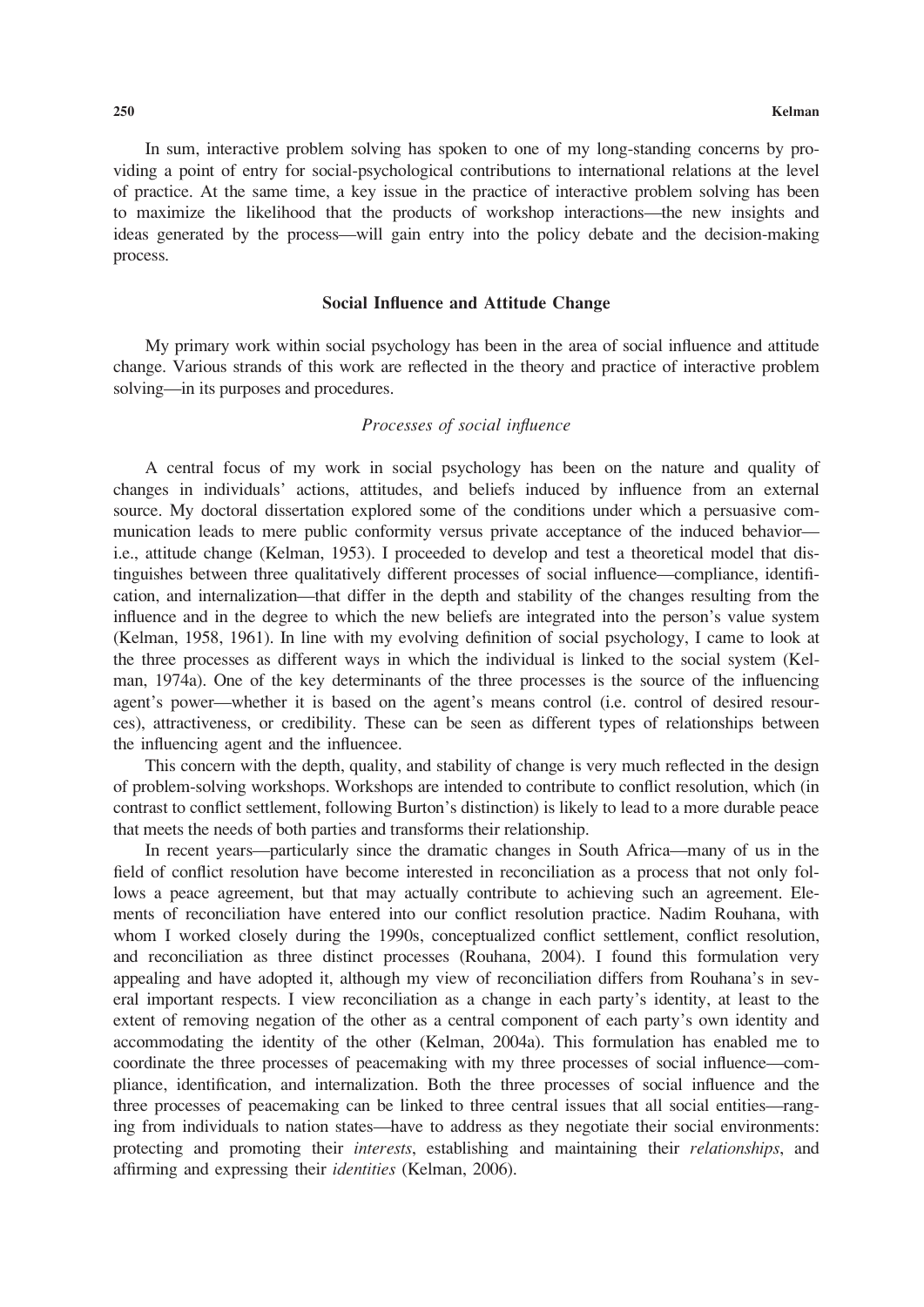## The role of action in attitude change

Another topic to which I have devoted considerable attention in my social-psychological research and writing is the role of action in attitude change (Kelman, 1962, 1974b, 1980). I have argued that significant changes in attitudes invariably occur in the context of action. The requirements of action, the experiences engendered by action, and the consequences of action often create the opportunity and necessity for attitude change.

Problem-solving workshops provide a unique arena for action and interaction conducive to attitude change. Participants are able to observe in real time the impact of their own actions within the workshop setting on their counterparts from the other side and the impact of the other side's actions on themselves. Moreover, in the relative safety of the workshop and with help from the facilitators, they are able to analyze these reactions and draw on them in the joint development of ideas for resolving the conflict.

A key assumption of interactive problem solving is that ideas for resolving the conflict or specific issues within it that arise out of the direct interaction between the parties themselves are more likely to lead to a durable, high-quality peace agreement than ideas imposed or proposed by third parties, for several reasons: They are more likely to address the needs and concerns of the two parties; the parties are more likely to have a sense of commitment to solutions that they themselves generated; and the very process of jointly developing these ideas—the actions and interactions that it entails—instantiates the new relationship that a durable, high-quality agreement must put in place. The big issue, of course, is the extent to which ideas developed in the workshop setting are transferred to the policy process. While I have no systematic evidence about the kind of transfer that has taken place over the years, I believe that the ideas generated in workshop interactions between members of the two sides' political elites have found their way into the political debates and the decision-making processes in the two societies.

## Legitimate authority

Over the years, I have focused increasingly on influence emanating from legitimate authority (e.g., Kelman, 1969, 1974a), particularly in the work on Crimes of Obedience with Lee Hamilton (Kelman & Hamilton, 1989). The concept of legitimacy has not been central to our theory of practice, but it has, in a number of ways, informed our thinking about the selection of workshop participants and the characteristics of the third party.

In recruiting workshop participants, we have always looked for people who are interested in exploring the possibilities of a negotiated solution to the conflict, but who represent the political mainstream of their respective societies. As mentioned earlier, this has meant recruiting Palestinian participants who identified with the PLO as the legitimate representative of the Palestinian people and Israeli participants who identified with the Zionist movement and the state of Israel. Interaction among mainstream members of the two communities is more likely to reveal the obstacles to negotiations as well as the possibilities for overcoming these obstacles. Moreover, mainstream members of the political elites are better situated to transfer what they learn from their workshop interaction to the public debate and the decision-making process within their own societies. Thus, our workshops—along with many other activities and experiences—helped to generate the ideas for resolving the conflict that became the building stones of the Oslo agreement and to inject them into the political cultures of the two societies. Among these is the idea that negotiations between legitimate national representatives of the parties are not only necessary, but also possible—i.e., that a credible negotiating partner is available on the other side (Kelman, 1995, 2005b).

In establishing and maintaining the legitimacy of the third party, a key issue has been the ethnic composition of the team. In planning and conducting our first Israeli-Palestinian workshop in 1971, Stephen Cohen and I were concerned about the fact that the two senior facilitators of the event were both Jewish. When we decided to pursue this work more systematically in 1973, one of our first steps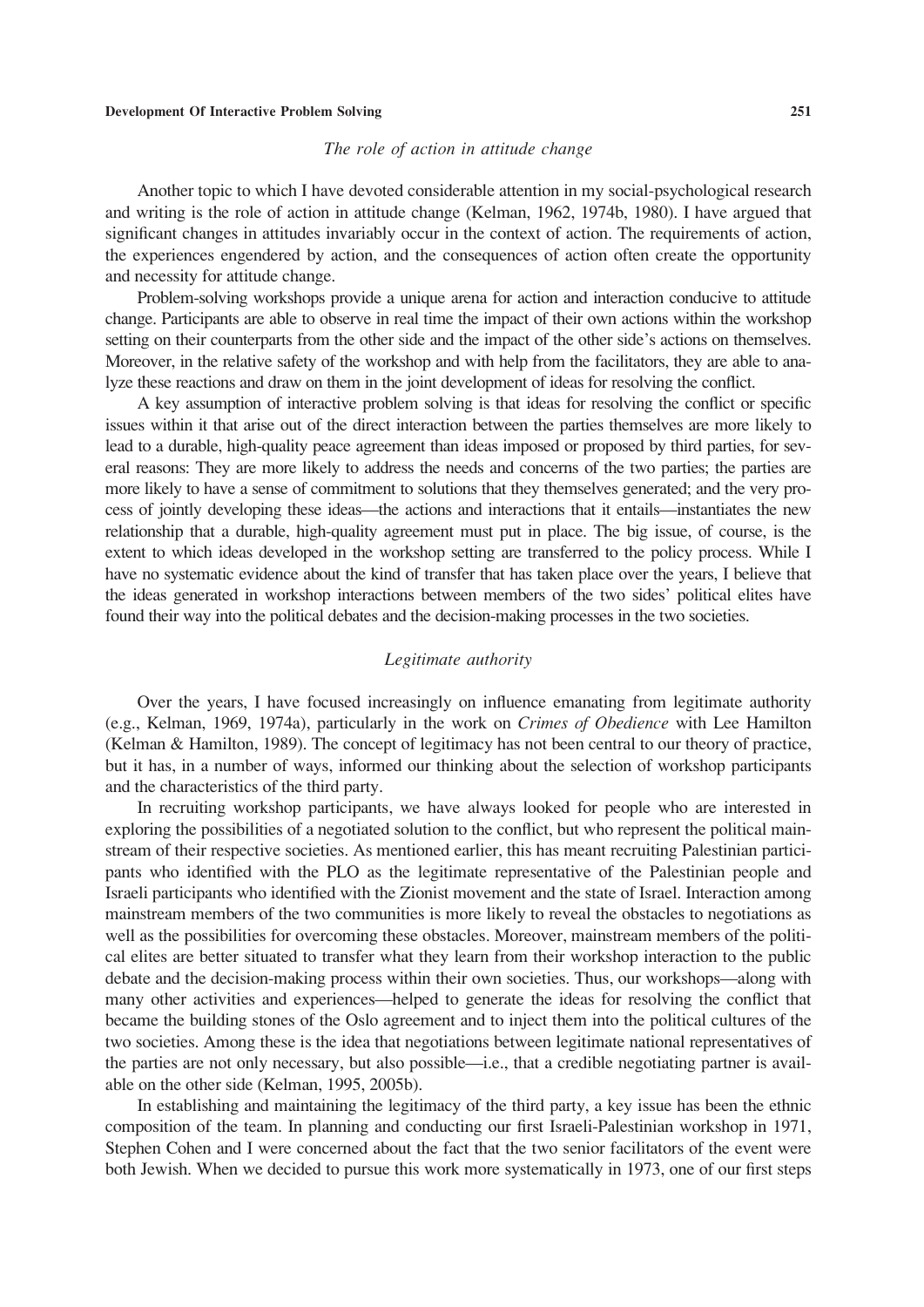was to bring together an ethnically balanced team, including three Arab-American scholars. This team worked together on a number of projects throughout the 1970s. In my subsequent work, I have partnered with Palestinian colleagues in the various projects that we carried out over the years.

My legitimacy as a third party was also enhanced by my evenhanded approach, characterized by multipartiality—rather than impartiality or neutrality, which I never claimed. This approach also characterized my writings on the conflict, which offered conceptual analyses and policy proposals from a social-psychological, conflict-resolution perspective. Though these writings were a form of advocacy, they did not advocate for one or the other side, but for negotiations toward a mutually desirable peace agreement, responsive to the needs and concerns of both sides. Finally, my legitimacy was supported by my institutional base and professional credentials. It helped that my work was based, not only at Harvard University, but at its Center for International Affairs—rather than, say, a department of psychology. My professional credentials included not only expertise in conflict resolution and international relations, but also—as mentioned earlier—some degree of regional expertise.

#### Psychotherapy and Group Process

I am not a clinical psychologist and have not engaged in psychotherapy practice. I have, however, had considerable experience as a student of psychotherapy. As a graduate student at Yale, I took the year-long course in psychotherapy, which included a closely supervised practicum in psychoanalytically oriented short-term therapy. I read a good deal of Freud, and, while I was not particularly drawn to his theory of personality, I was very interested in his writings on therapeutic technique. I became interested in group psychotherapy from a social-psychological perspective: as a social-influence setting designed to produce significant changes in attitude and personality. After completing my doctoral work, I received a postdoctoral fellowship to pursue this interest and chose Jerome Frank's group therapy project at Johns Hopkins University as the site for my fellowship. At Johns Hopkins, I observed numerous therapy groups, participated in research on the evaluation of psychotherapy, and was greatly influenced by Frank's approach to the therapeutic relationship (see, e.g., Frank, 1961). During the three productive years that I ultimately spent in Baltimore, I also underwent a personal psychoanalysis. Moreover, during these years, as well as before and after, I acquired some experience in self-analytic groups, broadly within the encounter-group tradition. I might add here that my first teaching appointment at Harvard—as Lecturer on Social Psychology between 1957 and 1962—was in the clinical program, where I taught the course on theory and research in psychotherapy required for third-year clinical students.

I have always been very clear in differentiating problem-solving workshops from therapy or encounter groups. They differ fundamentally in their purpose, their analytical focus, and the contract under which they operate (cf. Kelman, 1991). Unlike therapy or encounter groups, problem-solving workshops are designed to contribute to changes at the system level—in the political debate and the policy process rather than the personal or interpersonal level; they focus on intersocietal processes rather than the actions or interactions of individual participants; and they operate on the understanding that participants have come to learn about the conflict between their societies, rather than about themselves or about their interpersonal relations. Nevertheless, my experience with psychotherapy and group process has influenced my conception of the third-party role, of the nature of third-party interventions, and of the relationship between changes in the workshop setting and transfer of these changes to the policy process.

## Third-party role

My conception of the third-party role is considerably influenced by a therapeutic model. I do play an active role in setting the stage and in summarizing where the group seems to be—particularly at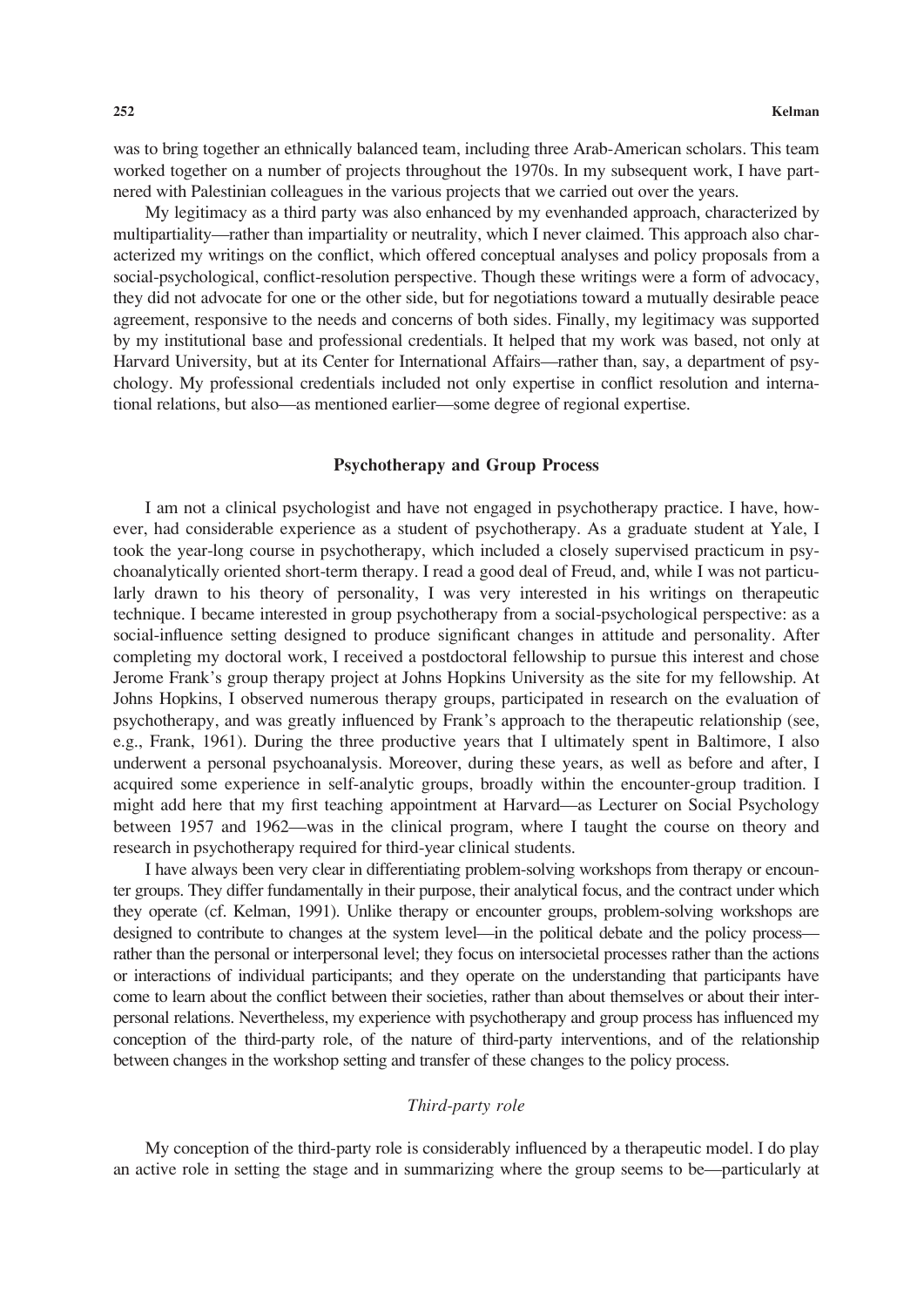the beginning and end of sessions. But, when the discussion is underway, I tend to be quiet for much of the time. In part, this stance is based on my conviction that ideas for the analysis and resolution of the conflict are most meaningful and useful when they emerge out of the interaction between the parties themselves. In part, I often feel the need to listen attentively in order to gain a fuller understanding of what is going on in the group. As in psychotherapy, the timing of third-party interventions is important; I prefer to wait until I feel both that I have a fairly good grasp of the issue under discussion and that the group is ready for what I have to offer. I am also reluctant to intervene prematurely, trying to redirect a discussion that appears to be floundering, since it may turn out to be a prelude to a productive exchange. When I do intervene, I prefer to put my observations in a tentative way, often in the form of a question or hypothesis.

# Corrective emotional experiences

Third-party interventions include content observations, which may take the form of summarizing, highlighting, asking for clarification, or pointing to similarities or differences between the parties; *pro*cess observations, which suggest how interactions within the group may reflect the dynamics of the conflict between the two societies; and *theoretical observations*, which offer concepts that might be useful in clarifying the issues under discussion, perhaps using illustrations from other conflict arenas (Kelman, 2010b, p. 397). Theoretical contributions by the third party played a central role in John Burton's model as I experienced it in the Cyprus exercise in 1966. He invited members of the panel to present mini-lectures on some aspect of their work and encouraged the parties to apply the concepts to an analysis of their own situation. For example, Robert North's brief presentation of his work on arms races was used as a jumping-off point for analysis of the escalatory process in the Cyprus conflict. This kind of systematic presentation of theoretical ideas dropped out of my practice quite early, but we do introduce theoretical concepts or experiences from other conflicts when we feel that they may contribute to the discussion.

Process observations have always been of particular interest to me, although I have learned that they must be introduced cautiously. In my very first article on the problem-solving workshop (Kelman, 1972a, pp. 193–194), I pointed out that participants in the course of a workshop may reflect and illustrate some of the underlying dynamics of the conflict between their communities. In the 1966 Cyprus exercise, for example, I felt (although I did not articulate it publicly) that some of the differences in style of interaction between the Greek and the Turkish Cypriots could be understood in terms of their majority versus minority statuses within their society. By the same token, interactions in the course of a workshop may also illustrate possibilities for conflict resolution in the larger system, as suggested by Tamra Pearson d'Estrée's analysis of the role of symbolic gestures in the workshop setting (Pearson, 1990). Third-party interventions in the form of process observations, suggesting ways in which interactions between the parties "here and now" reflect the dynamics of the larger conflict, may encourage participants to examine and analyze these dynamics in real time—at or very near the moment they occur and while they are still emotionally salient (Kelman, 1997b, pp. 216–217). The insights that such observations can generate are comparable to the "corrective emotional experiences" that play an important role in psychotherapy (Alexander & French, 1946, pp. 66–68) and particularly in group therapy (Frank & Ascher, 1951). In problem-solving workshops, however, it is essential that the analysis focus not on the actions and interactions of the participants per se, but on what we might learn from them about the conflict between the two communities and possibilities for resolving it.

## Two phases of behavior change

In an early article, comparing group processes in social group work, adult education, and group therapy, I distinguished between two phases of change, which I described as the practice phase and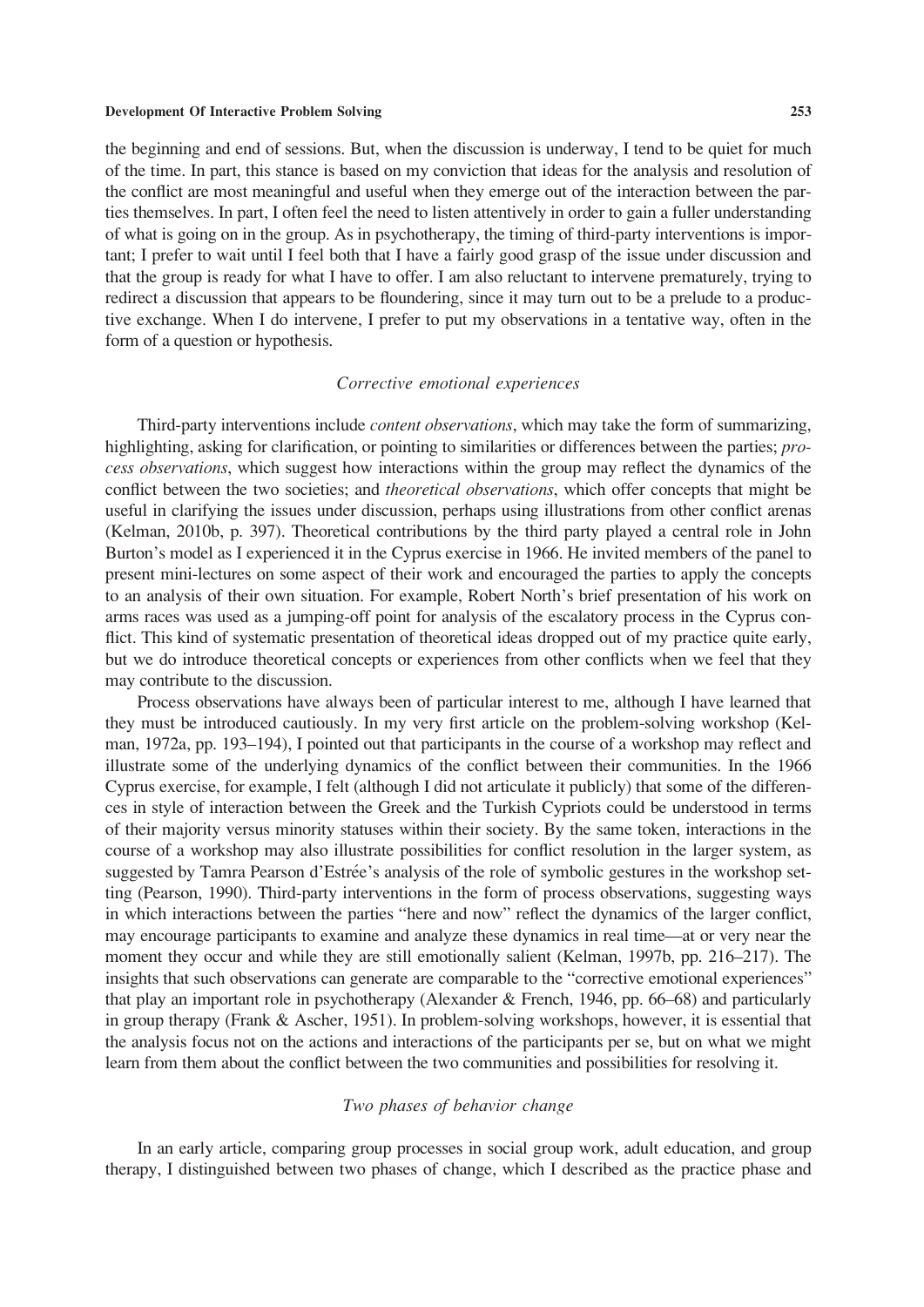the action phase (Kelman, 1952, pp. 86–87). I elaborated on this distinction in a later article on group therapy, which argued that the therapeutic process requires changes in the patient's behavior both within the therapy situation and *outside* of the therapy situation (Kelman, 1963). I proposed that these two phases of change may represent competing demands—i.e., that the conditions most conducive to change in behavior during the therapy sessions may interfere with the generalization of these behaviors to real-life settings. I proposed that a major challenge for the theory and practice of psychotherapy is to find the proper balance between the forces conducive to change within the therapy situation and those conducive to change outside.

This distinction had a direct influence on my analysis of problem-solving workshops from the beginning. As already mentioned toward the beginning of this article, my very first publication on the topic (Kelman, 1972a) argues that the conditions for maximizing change in the workshop setting may be different from and indeed contradictory to the conditions for maximizing the transfer of such changes to the policy process—a dilemma that I have come to describe as the *dialects of problem*solving workshops (Kelman, 1979). The discussion of the point-of-entry problem above offers some examples of these contradictory requirements and the ways in which we have tried to balance them.

## International Educational and Cultural Exchange

In the 1950s and the 1960s, a major focus of my work, in collaboration with several colleagues, was on international educational and cultural exchanges. One of our studies explored the impact of a year in the United States on the national, professional, and personal images of students from the Scandinavian countries (Bailyn & Kelman, 1962; Kelman & Bailyn, 1962; Mishler, 1965). Data were obtained through questionnaires and interviews before the students' arrival in the United States, on three occasions during their stay, and a year after their return home. Another study evaluated the impact of an intensive exchange program, based at Brandeis University, for broadcasting specialists from 16 countries around the world, who spent four months in the United States (Kelman & Ezekiel, 1970).

One of the major conclusions of this research was that exchange experiences are most likely to have a positive impact on attitudes and images if the participants are actively engaged in joint activities with members of the host society that meet the following criteria: (1) their participation is on an equal basis; (2) the activities are personally and professionally rewarding and self-enhancing; and (3) the participants' relationship to members of the host society is based on interdependence and reciprocity. We also found that the most significant and enduring changes are likely to be at the cognitive rather than the affective level—that is, the experience tends to produce more complex and differentiated images of the host society and not necessarily greater liking for it.

Problem-solving workshops, of course, involve an encounter across national and cultural lines that is very different from the exchange situation. Participants represent parties in conflict, and they are explicitly brought together to explore ways of resolving the conflict. Nevertheless, my research on international exchange has had some influence on my conflict resolution practice. Most notably, it has underlined the importance of ensuring equality in status between the parties.

We try to maximize equality in the definition of the parties and the selection of participants. This can be a challenge in situations marked by structural asymmetries in power, such as the Israeli-Palestinian case, in which we are dealing with a state-actor versus a non-state-actor, an occupying power versus an occupied population. Furthermore, one of our key ground rules is equality in the setting, while remaining cognizant of the asymmetries between the parties. Within the workshop, both parties have the same right to have their concerns heard and their needs seriously considered: The Israelis cannot argue that the Palestinian needs deserve less weight because they are the weaker party, nor can Palestinians argue that Israeli needs deserve less weight because Israel is the oppressor. As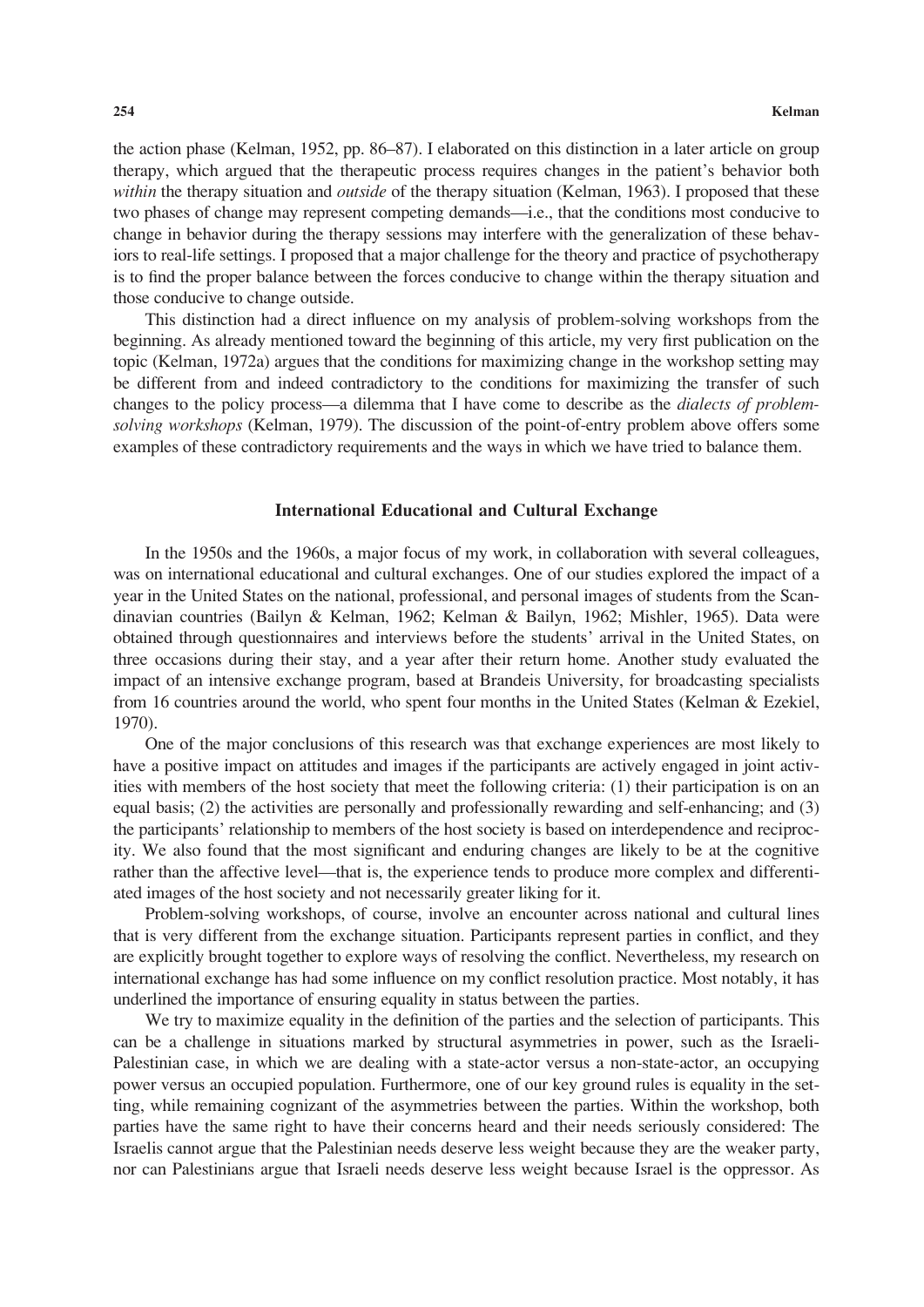mentioned earlier, one of the functions of the third party is to help empower the weaker party in any given context.

Our finding that the major impact of the international exchange experiences that we investigated was at the cognitive rather than the affective level has helped to clarify the purpose of problemsolving workshops. Workshops are not designed to bring representatives of the enemy camps together so that they can get to know each other, like each other, and be ready to make peace with each other. It is important that they learn to respect each other, develop working trust, gain an understanding of each other's perspective, and engage in a productive process of joint thinking. But, as I have already pointed out, if the participants form too close a coalition, their effectiveness in transmitting what they learned to their own communities may in fact be impaired.

#### Nationalism and National Identity

My interest in nationalism and national identity goes back a long way. In 1945, at age 18, I published two Hebrew-language articles in student magazines, one of which was entitled "In defense of nationalism" (Kelman, 1945a). It distinguishes between positive potentialities of nationalism—such as its contribution to the liberation of oppressed peoples and to the self-esteem of individuals—and to its negative manifestations—such as exaggerated national pride and hostility toward other peoples. In the 1960s, my research, in collaboration with Daniel Katz and colleagues at the University of Michigan, focused on varieties of nationalism and personal involvement in the national political system (DeLamater, Katz, & Kelman, 1969; Katz, Kelman, & Flacks, 1964; Katz, Kelman & Vassiliou, 1970).

I further developed the typology that emerged from this research with a special focus on the different ways in which individuals accept the legitimacy of the nation state (Kelman, 1969). In its final form, the typology distinguishes six patterns of personal involvement in the national political system, summarized in a three-by-two table: three types of political orientation—rule orientation, role orientation, and value orientation—and two types of attachment to the political system—sentimental and instrumental—that cross-cut the political orientations and represent two fundamental sources of legitimacy of the political system (Kelman & Hamilton, 1989, p. 119). Lee Hamilton and I, in close collaboration with Frederick D. Miller and later also with John D. Winkler, developed scales to measure the three types of orientation and two types of attachment, which we related to respondents' attitudes toward orders from legitimate authorities and crimes of obedience (Kelman & Hamilton, 1989, Chap. 12).

I have applied the same typology to the analysis of national identity, distinguishing between three types of orientation to the group and two sources of attachment to it (Kelman, 1997c). The issues of nationalism and national identity are at the heart of the Israeli-Palestinian conflict. The conflict has its origins in the clash between two national movements. It has taken on the character of a zero-sum conflict around national identity and, indeed, national existence. Clearly, then, national identity is a central substantive focus for discussion in our Israeli-Palestinian workshops (Kelman, 1999b, 2001). Furthermore, interactive problem solving in general, in my view, is particularly relevant to conflicts between identity groups. Not surprisingly, in addition to the Israeli-Palestinian conflict, it has been applied in identity-group conflicts, such as Cyprus, Northern Ireland, and Sri Lanka.

Group identities and the clashes between them are central to our workshop discussions. In the needs analysis, which is a key component of the typical workshop agenda, the need for identity along with security—often tops the agenda. Although, as mentioned above, theoretical observations are infrequent in my style of intervention, they tend to focus on issues of national identity—perhaps pointing to the extent to which conceptions of nation and group identity tend to be social constructions. Workshop discussions often focus on sharing the two groups' national narratives with each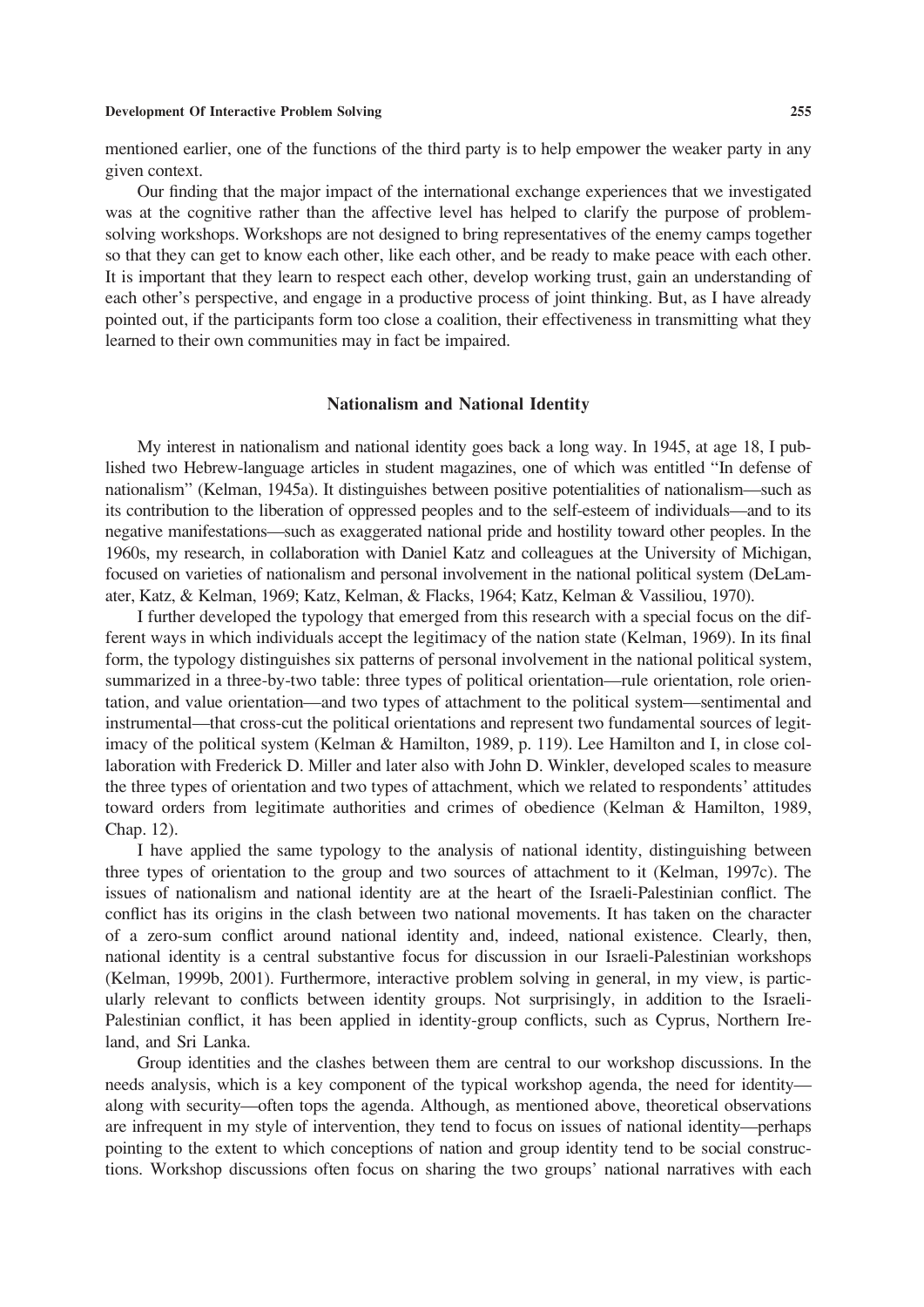other and trying to understand the other's narrative from the other's perspective. A unique feature of our problem-solving workshops is the process of "negotiating identity" in which each side can acknowledge and try to accommodate the other's identity—at least to the extent of eliminating negation of the other and the claim of exclusivity from its own identity—in a context in which the core of its own identity and its associated narrative are affirmed by the other (Kelman, 2001).

## Ethical Issues in Social Research and Social Action

Before I became a social scientist, I was a social activist. I chose social psychology as my discipline because I saw its domain as directly relevant to the issues of peace, justice, and social change with which I was concerned. In keeping with this orientation, I was actively involved in the beginnings of the peace research movement in the early 1950s, including the formation of the Research Exchange on the Prevention of War and the development of the Journal of Conflict Resolution (see, e.g., Kelman, 2010a). My efforts to define the social-psychological dimensions of international conflict, as well as my research on international exchange and on nationalism, were my early contributions to this enterprise. As I have already indicated, John Burton's approach immediately captured my imagination because I saw it as a direct application of social-psychological principles to the resolution of international conflicts.

There are several other ways in which my work on interactive problem solving has picked up on earlier concerns with ethical issues and experiences in social action.

# Arab-Jewish relations

It is not a coincidence that the primary focus of my conflict-resolution work has been the Israeli-Palestinian conflict. I grew up in the Zionist youth movement and realized very early that the Zionist enterprise would have to find an accommodation with the Arab population of Palestine. I was born into a Jewish family in Vienna and was 11 years old at the time of the Anschluss—the annexation of Austria by Nazi Germany. At that time, my sister (who is two years older than I) and I decided to join a Zionist youth group. Recently, my sister found a diary that she kept during this period in 1938, in which she reports on our search for a suitable organization. She mentions a conversation with some older boys who belonged to a right-wing group and whose solution to the "Arab problem" was to relocate the Arab population elsewhere in the Arab world. She writes that this idea was not well received at home and, specifically, cites my reaction: "Herbert did not find the solution to the Arab problem to his liking, 'because,' he said, 'surely we cannot force the Arabs to leave the land in which they are now settled.'" Needless to say, we joined a group with more moderate views.

The second of the two Hebrew-language articles that I published in 1945 was entitled "On the question of Jewish-Arab cooperation" (Kelman, 1945b). It discussed the common interests of Jews and Arabs in Palestine and argued that establishment of a Jewish state in Palestine required cooperation between the two peoples. Shortly after that, I came to support the concept of a binational state in Palestine, which was advocated by a minority within the Zionist movement, including Martin Buber and some of his colleagues at the Hebrew University of Jerusalem, as well as the left wing of the Labor Movement.

Although I still think a binational state was a good formula at the time, I do not favor it today because it is a prescription for continuing the conflict. I am a strong supporter of a two-state solution and have advocated a visionary version of it, which I call the "one-country/two-state solution" (Kelman, 2011). Our latest Israeli-Palestinian working group explored ways of rebuilding trust within the two communities in the availability of a negotiating partner on the other side, in the hope of bringing the parties back to the table to negotiate a two-state solution.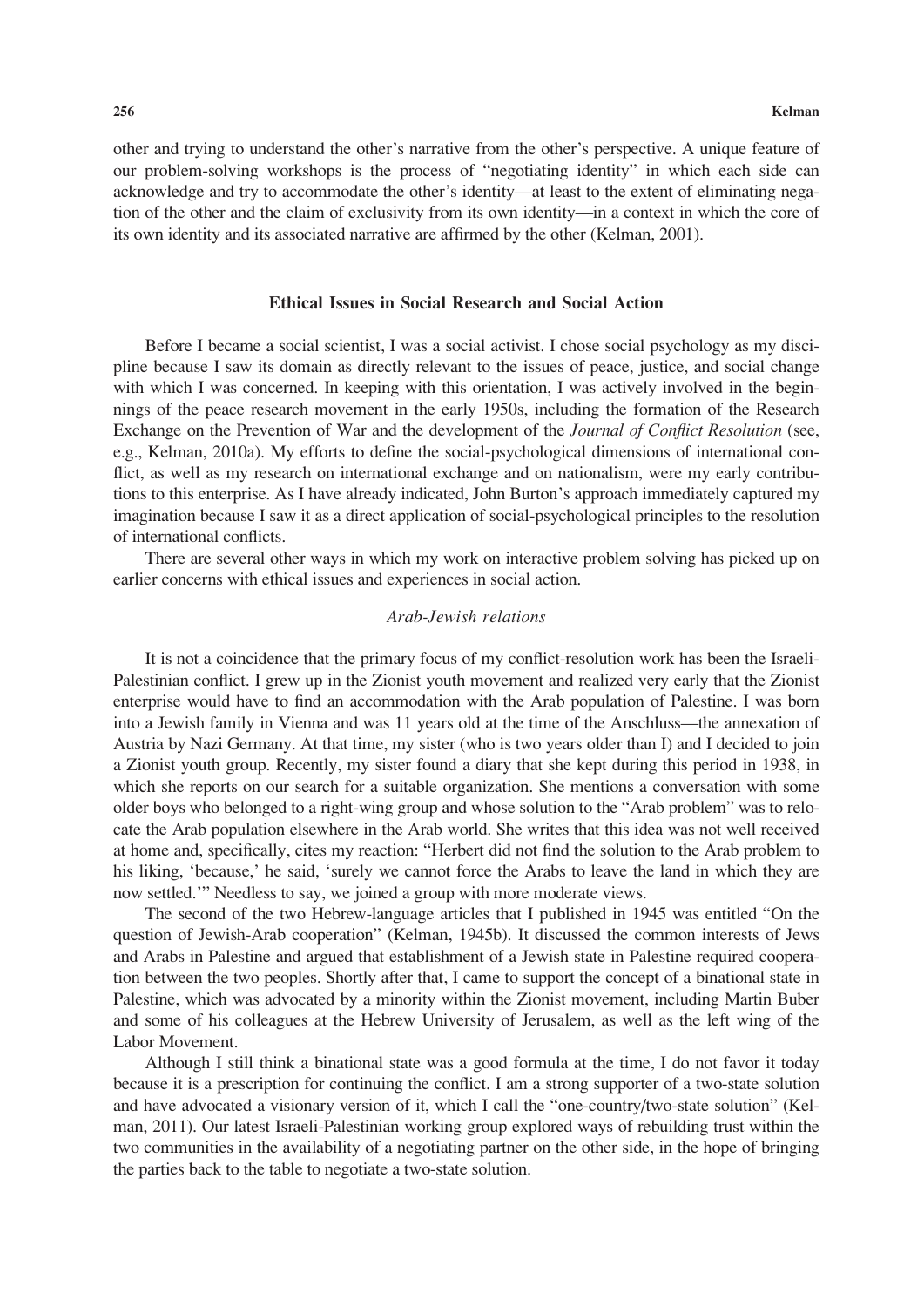## The microprocess of social change

In the immediate postwar years, I became actively involved in the American civil rights and antiwar movements. My social activism has continued, in various forms, throughout the years. One of my richest experiences in social action was my work in the 1950s with the Congress of Racial Equality (CORE), which pioneered in the use of Gandhian methods of nonviolent direct action in the struggle against racial segregation. I was one of the cofounders of a CORE chapter in Baltimore and actively participated—along with my wife, Rose, whom I met in Baltimore—in a long and ultimately successful campaign to end segregation of the luncheon counters of the "five and ten cents stores" of the day, all of which belonged to national chains. Our efforts combined nonviolent direct action in the form of sit-ins with other strategies, including picketing, public education, negotiations with local store managers, and raising the issue at shareholder meetings of the parent companies of the Baltimore stores.

I continued my involvement with CORE after leaving Baltimore, including service as an elected field representative of national CORE between 1954 and 1960. But it was the Baltimore experience that was the most exciting and most instructive. It had a major impact on my thinking about the nature of social change—particularly about the relationship between the microprocess and the macroprocess of change—which is reflected in interactive problem solving. There are several features that problemsolving workshops share with nonviolent direct-action projects of the kind that CORE undertook in the 1950s:

First, both are "based on a model of social change that envisages complementary efforts at many system levels. Microlevel activities, such as bringing together individual members of conflicting parties in a workshop or organizing a sit-in at a neighborhood department store, can contribute to the larger process by challenging assumptions, raising consciousness, and introducing new ideas, which gradually change the political culture and increase the likelihood of change at the level of political leadership, institutional bodies, and official policy. Microlevel projects are more likely to make such contributions insofar as they have built-in multiplier effects, achieved, for example, by strategic selection of participants in a workshop or of the target of a direct-action campaign" (Kelman 2004b, p. 269).

Second, both workshops and direct-action projects rely on the cumulative effect of small efforts. Both, therefore, require a readiness to work toward change patiently and persistently—one luncheon counter at a time, one problem-solving workshop at a time. The cumulative effect is enhanced, of course, if there are a number of similar action programs within the system and, importantly, if the work at the microlevel is integrated with work at other levels in the system: with negotiation, political action, and economic pressure to promote social justice; with official negotiations, grassroots (peopleto-people) efforts, and public education to promote conflict resolution at the macrolevel.

Third, workshops and direct-action projects, each in their own way, employ methods that instantiate the future relationship that they are trying to bring about. In a lunch counter sit-in, participants symbolically create a postsegregation situation in which Blacks and Whites can sit down and eat together. In a workshop, participants begin to practice the new roles that will ideally define the relationship between the parties in the postsettlement future: a readiness to look at conflicts that will inevitably arise as shared problems that require joint efforts at analysis and resolution in order to achieve solutions responsive to the needs of both parties.

## Action research

One of my abiding concerns throughout my career has been with the ethics of social research, focusing both on the products and on the process of social research. In the first category, I have been concerned with the social uses—and potential abuses—of research findings. In the second category, I have been concerned with the treatment of the individuals and groups who serve as the subjects of social research and the consequences that research participation may have for them.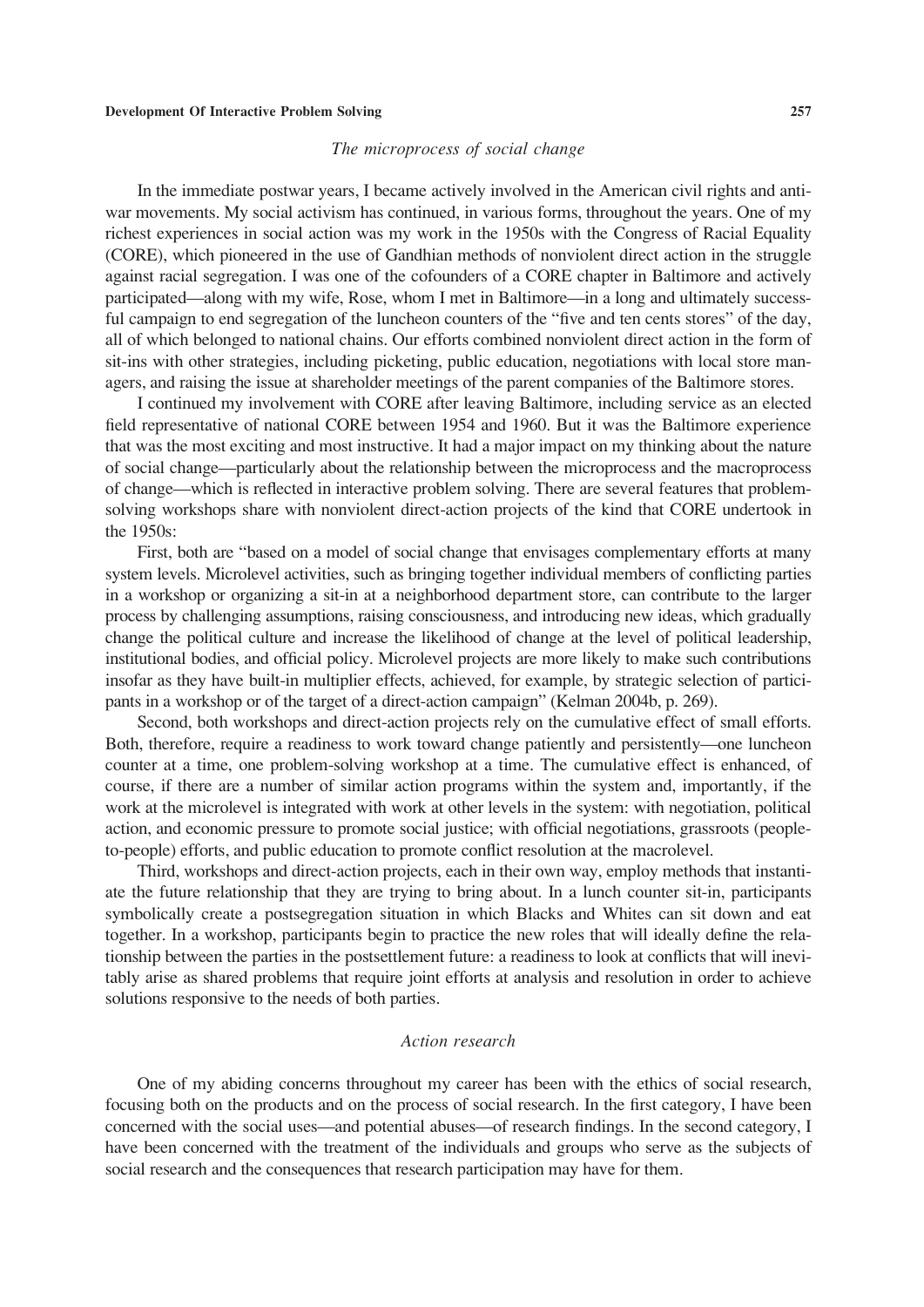In an article on the implications of the frequent power imbalance between investigators and research subjects (Kelman, 1972b), I called for the development of alternative research models that can be characterized as *participatory research* (p. 1003), without implying that this approach is suited for all research problems. One model that meets the criteria of participatory research is action research, which goes back to Kurt Lewin (1946) and is now often referred to as participatory action research (cf. Chataway, 1997). Action research has been done in community and organizational settings, in which a research effort is directly linked to an action program. Often the research is designed to improve and evaluate the program. The research may at times be an integral part of the program itself and program participants may be involved, to varying degrees, in the planning and conduct of the research.

I have described our workshop program as a form of action research (e.g., Kelman, 1979, 1999a), although it does not quite fit the "classical" model of action research. It is basically an action program, designed to contribute to the resolution of the conflict between the societies that our participants represent. At the same time, however, it provides a unique opportunity for the third party—often including our students—to observe at close hand the intensive interactions between parties in conflict and learn about the dynamics of international and intercommunal conflict in general and in the particular case. These learnings are reflected in our writings and in the research of our students. For the participants, the academic setting and the third party's research interest in international conflict and in the particular case enhances the legitimacy of the enterprise: In the early days of our Israeli-Palestinian work, when meeting with the other side was controversial, the sense that they were contributing to a research enterprise helped some of our participants to overcome the taboo against such meetings.

In the model of action research that underlies our workshop program, it has been a cardinal principle that we will "do nothing for the sake of research that would in any way interfere with our practice or undermine its integrity" (Kelman, 2008, p. 41). If there is a conflict between the requirements of our research and the requirements of our practice, the latter will always prevail. In keeping with this principle, we have refrained from taping workshop proceedings and have relied on detailed notes, because we felt that the presence of a tape recorder would inhibit the free flow of the discourse. We have also abstained from the use of before-and-after questionnaires or structured interviews that might make participants feel that the workshop is part of a psychological experiment rather than the occasion for serious political dialogue. Despite these constraints, my students have been able to conduct systematic research on the workshop process, relying on the workshop notes (Müller-Klestil, 2009; Pearson [d'Estrée], 1990; Wolfe, 2002), and in-depth research on the impact of the workshop experience, based on followup or retrospective interviews (Babbitt & d'Estrée, 1996; d'Estrée & Babbitt, 1998; Kollars, 2010).

## Conclusion

This article began with the observation that my meeting with John Burton and participation in his Cyprus exercise in 1966 represented a major turning point in my work and in my life. It then described the development of interactive problem solving, which is firmly anchored in Burton's approach to conflict resolution, and its application to the Israeli-Palestinian case. What has struck me, as I reflect on the range of these activities in the realms of theory, practice, and application, is the extent to which they are continuous with the major themes of my earlier work and life. In the remainder of the article, I discuss some of the ways in which my conflict resolution efforts draw on and utilize earlier ideas and experiences in several different domains. The sense of continuity within change and the utilization of so many strands of past endeavors help to explain why I have found this work so engaging and absorbing across the years.

In the terms of the three processes of social influence that I distinguished in my earlier research, John Burton's impact on my work can best be captured by the process of internalization. Internalization occurs when individuals accept new attitudes, ideas, or behaviors from a credible source because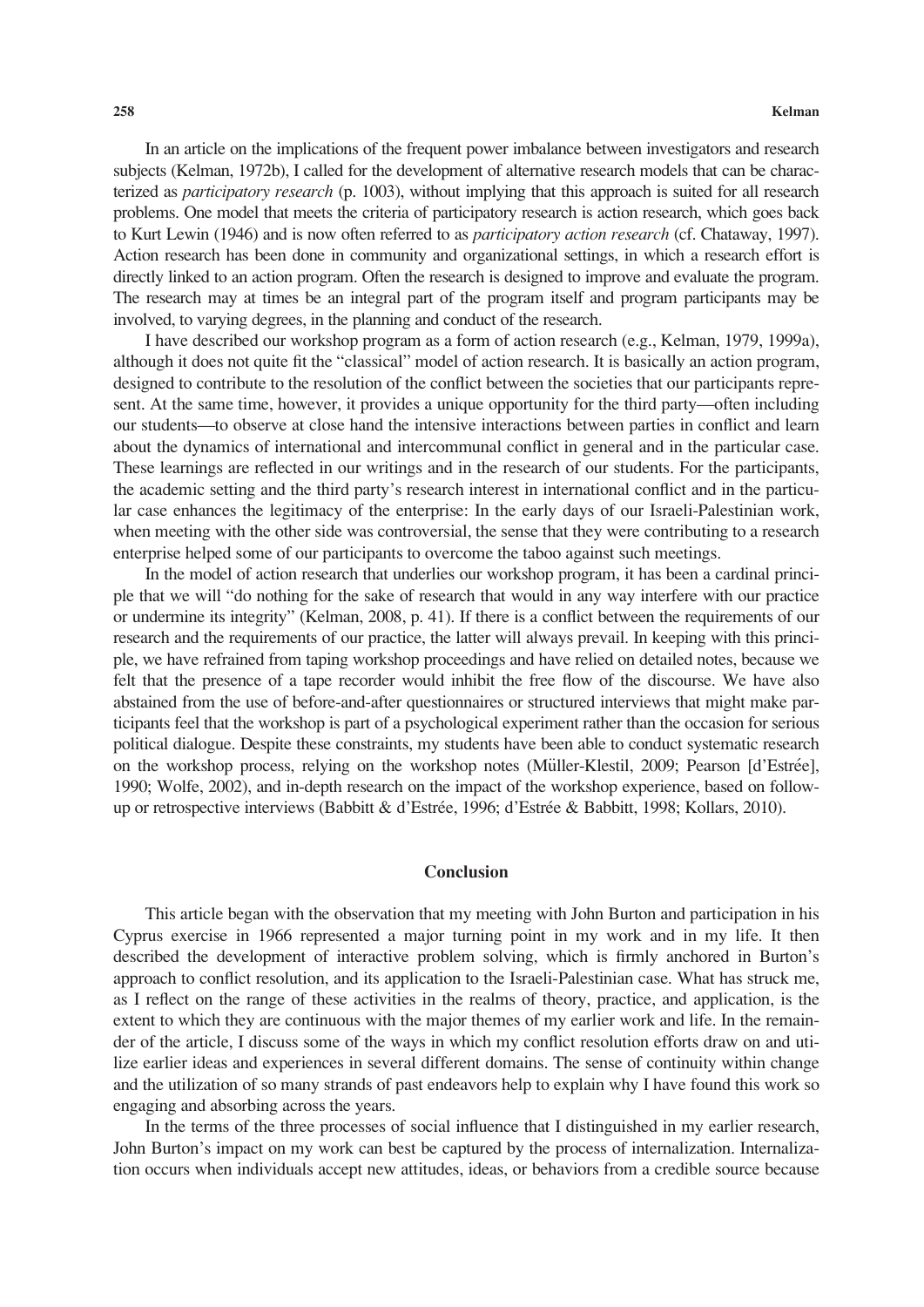they are congruent with their personal values and identity. The new acquisitions are integrated into the person's own value system and behavioral repertoire, but with some degree of flexibility. They may be adjusted and modified in keeping with the person's own personal style and experiences. Though typically derived from a trusted and respected source, they become self-sustaining and largely independent of the original source. In short, they are internalized. Internalized change, in my estimation, is the greatest tribute to the one who inspired it.

#### **NOTE**

Correspondence concerning this article should be addressed to Herbert C. Kelman, Harvard University, William James Hall, Room 1308, 33 Kirkland St., Cambridge, MA 02138. E-mail: hck@wjh.harvard.edu

## **REFERENCES**

Alexander, F., & French, T. M. (1946). Psychoanalytic therapy. New York, NY: Ronald Press.

- Alpher, J., & Shikaki, K., with the participation of the additional members of the Joint Working Group on Israeli-Palestinian Relations (1998). The Palestinian refugee problem and the right of return. Weatherhead Center for International Affairs Working Paper No. 98–7. Cambridge, MA: Harvard University. (Reprinted in Middle East Policy, February 1999, 6(3), 167–189.)
- Babbitt, E., & d'Estrée, T. P. (1996). An Israeli-Palestinian women's workshop: An application of the interactive problem-solving approach. In C. A. Crocker & F. O. Hampson, with P. Aall (Eds.), Managing global chaos: Sources of and responses to international conflict (pp. 521–529). Washington, DC: U.S. Institute of Peace.
- Bailyn, L., & Kelman, H. C. (1962). The effects of a year's experience in America on the self-image of Scandinavians: A preliminary analysis of reactions to a new environment. Journal of Social Issues, 18(1), 30–40.
- Burton, J. W. (1969). Conflict and communication: The use of controlled communication in international relations. London, UK: Macmillan.
- Burton, J. W. (1979). Deviance, terrorism and war: The process of solving unsolved social and political problems. New York, NY: St. Martin's Press.
- Burton, J. W. (1984). Global conflict: The domestic sources of international crisis. Brighton, UK: Wheatsheaf.
- Burton, J. W. (1987). Resolving deep-rooted conflict: A handbook. Lanham, MD: University Press of America.
- Burton, J. (Ed.). (1990). Conflict: Human needs theory. New York, NY: St. Martin's Press.
- Chataway, C. (1997). An examination of the constraints on mutual inquiry in a participatory action research project. Journal of Social Issues, 53, 749–767.
- Chataway, C. (2002). The problem of transfer from confidential interactive problem solving: What is the role of the facilitator? Political Psychology, 23, 165–191.
- Cohen, S. P., Kelman, H. C., Miller, F. D., & Smith, B. L. (1977). Evolving intergroup techniques for conflict resolution: An Israeli-Palestinian pilot workshop. Journal of Social Issues, 33(1), 165-189.
- DeLamater, J., Katz, D., & Kelman, H. C. (1969). On the nature of national involvement: A preliminary study. Journal of Conflict Resolution, 13, 320–357.
- d'Estrée, T. P., & Babbitt, E. (1998). Women and the art of peacemaking: Data from Israeli-Palestinian problem-solving workshops. Political Psychology, 19, 185–209.
- Doob, L. W. (Ed.) (1970). Resolving conflict in Africa. New Haven, CN: Yale University Press.
- Frank, J. D. (1961). Persuasion and healing: A comparative study of psychotherapy. Baltimore, MD: Johns Hopkins Press.
- Frank, J. D., & Ascher, E. (1951). Corrective emotional experiences in group therapy. American Journal of Psychiatry, 108, 126–131.
- Joint Working Group on Israeli-Palestinian Relations (1998). General principles for the final Israeli-Palestinian agreement. PICAR Working Paper. Cambridge, MA: Harvard University. (Reprinted in Middle East Journal, Winter 1999, 53(1), 170–175.)
- Joint Working Group on Israeli-Palestinian Relations (1999). The future Israeli-Palestinian relationship. Weatherhead Center for International Affairs Working Paper No. 99–12. Cambridge, MA: Harvard University. (Reprinted in Middle East Policy, February 2000, 7(2), 90–112.)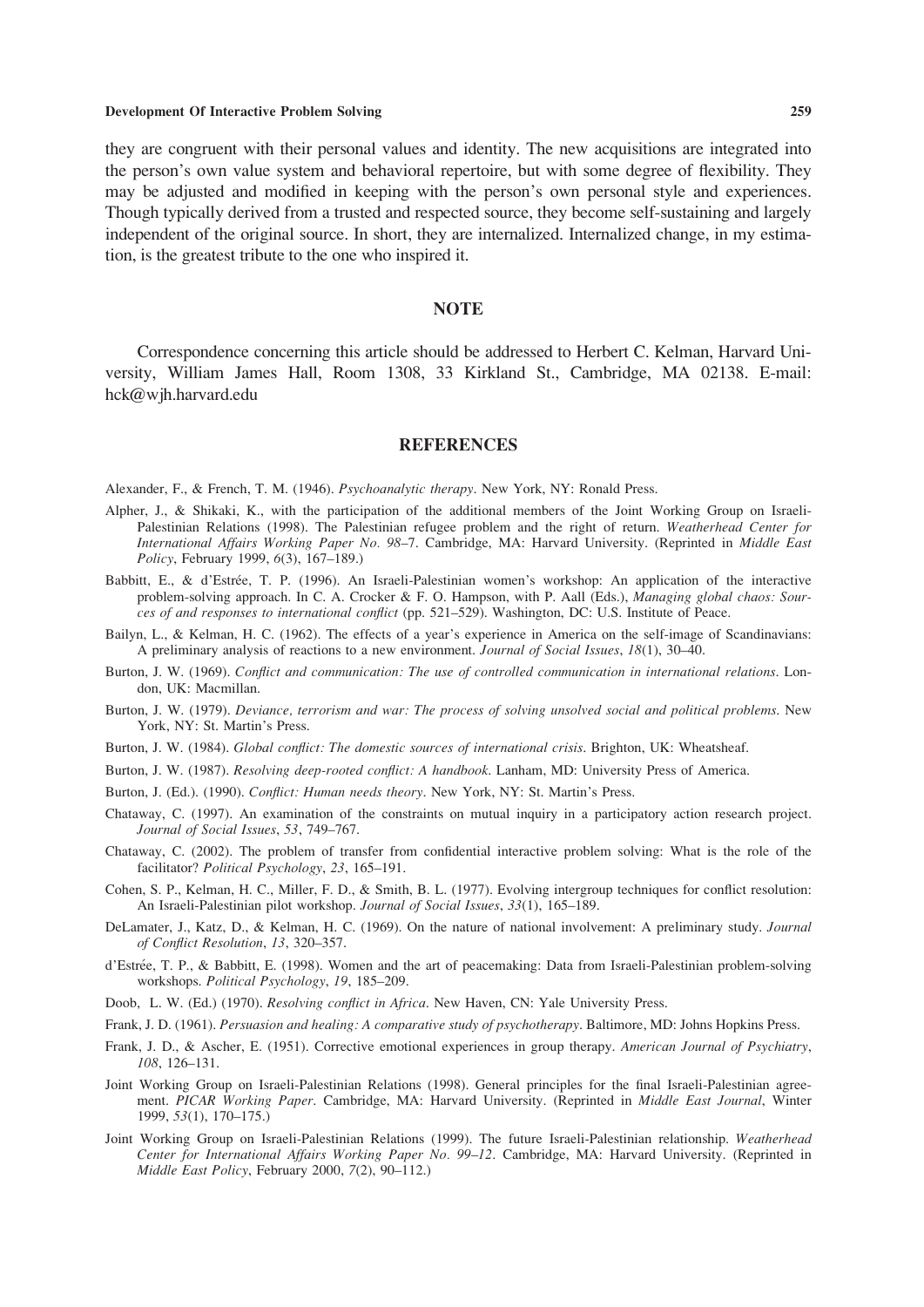- Katz, D., Kelman, H. C., & Flacks, R. (1964). The national role: Some hypotheses about the relation of individuals to nation in America today. Peace Research Society (International) Papers, 1, 113–127.
- Katz, D., Kelman, H. C., & Vassiliou, D. (1970). A comparative approach to the study of nationalism. Peace Research Society (International) Papers, 14, 1–13.
- Kelman, H. C. (1945a). Lehaganat ha-le'umiut (In defense of nationalism). Nir (Hebrew periodical of the Teacher's Institute of the Rabbi Isaac Elchanan Theological Seminary, Yeshiva University, New York), 32–34.
- Kelman, H. C. (1945b). Lishe'elat hishtatfut yehudit-aravit (On the question of Jewish-Arab cooperation). Niv (Bimonthly of Hanoar Haivri, New York), 7(4), 12–14.
- Kelman, H. C. (1952). Two phases of behavior change. Journal of Social Issues, 8(2), 81–88.
- Kelman, H. C. (1953). Attitude change as a function of response restriction. Human Relations, 6, 185–214.
- Kelman, H. C. (1955). Societal, attitudinal and structural factors in international relations. Journal of Social Issues,  $11(1)$ , 42–56.
- Kelman, H. C. (1956). Compliance, identification, and internalization: A theoretical and experimental approach to the study of social influence. Unpublished monograph, awarded the Socio-Psychological Prize of the American Association for the Advancement of Science.
- Kelman, H. C. (1958). Compliance, identification, and internalization: Three processes of attitude change. Journal of Conflict Resolution, 2(1), 51–60.
- Kelman, H. C. (1961). Processes of opinion change. Public Opinion Quarterly, 25, 57-78.
- Kelman, H. C. (1962). The induction of action and attitude change. In S. Coopersmith (Ed.), *Personality research* (pp. 81–110). Copenhagen, Denmark: Munksgaard.
- Kelman, H. C. (1963). The role of the group in the induction of therapeutic change. International Journal of Group Psychotherapy, 13, 399–432.
- Kelman, H. C. (Ed.) (1965a). International behavior: A social-psychological analysis. New York, NY: Holt, Rinehart and Winston.
- Kelman, H. C. (1965b). Social-psychological approaches to the study of international relations: Definition of scope. In H. C. Kelman (Ed.), International behavior: A social-psychological analysis (pp. 3–39). New York, NY: Holt, Rinehart and Winston.
- Kelman, H. C. (1965c). Social-psychological approaches to the study of international relations: The question of relevance. In H. C. Kelman (Ed.), International behavior (pp. 565-607). New York, NY: Holt, Rinehart and Winston.
- Kelman, H. C. (1969). Patterns of personal involvement in the national system: A social-psychological analysis of political legitimacy. In J. N. Rosenau (Ed.), International politics and foreign policy (rev. ed., pp. 276–288). New York, NY: Free Press.
- Kelman, H. C. (1970). The role of the individual in international relations: Some conceptual and methodological considerations. Journal of International Affairs, 24, 1–17.
- Kelman, H. C. (1972a). The problem-solving workshop in conflict resolution. In R. L. Merritt (Ed.), Communication in international politics (pp. 168–204). Urbana: University of Illinois Press.
- Kelman, H. C. (1972b). The rights of the subject in social research: An analysis in terms of relative power and legitimacy. American Psychologist, 27, 989–1016.
- Kelman, H. C. (1974a). Social influence and linkages between the individual and the social system: Further thoughts on the processes of compliance, identification, and internalization. In J. Tedeschi (Ed.), Perspectives on social power (pp. 125–171). Chicago, IL: Aldine.
- Kelman, H. C. (1974b). Attitudes are alive and well and gainfully employed in the sphere of action. American Psychologist, 29, 310–324.
- Kelman, H. C. (1978). Israelis and Palestinians: Psychological prerequisites for mutual acceptance. International Security, 3(1), 162–186.
- Kelman, H. C. (1979). An interactional approach to conflict resolution and its application to Israeli-Palestinian relations. International Interactions, 6(2), 99–122.
- Kelman, H. C. (1980). The role of action in attitude change. In H. E. Howe, Jr., & M. M. Page (Eds.), Nebraska Symposium on Motivation, 1979: Attitudes, values, and beliefs (pp. 117-194). Lincoln: University of Nebraska Press.
- Kelman, H. C. (1982a). Creating the conditions for Israeli-Palestinian negotiations. Journal of Conflict Resolution, 26, 39–75.
- Kelman, H. C. (1982b). Talk with Arafat. Foreign Policy, 49, 119-139.
- Kelman, H.C. (1985). Overcoming the psychological barrier: An analysis of the Egyptian-Israeli peace process. Negotiation Journal, 1(3), 213–234.
- Kelman, H. C. (1986a). Interactive problem solving: A social-psychological approach to conflict resolution. In W. Klassen (Ed.), Dialogue toward interfaith understanding (pp. 293-314). Tantur/Jerusalem, Israel: Ecumenical Institute for Theological Research.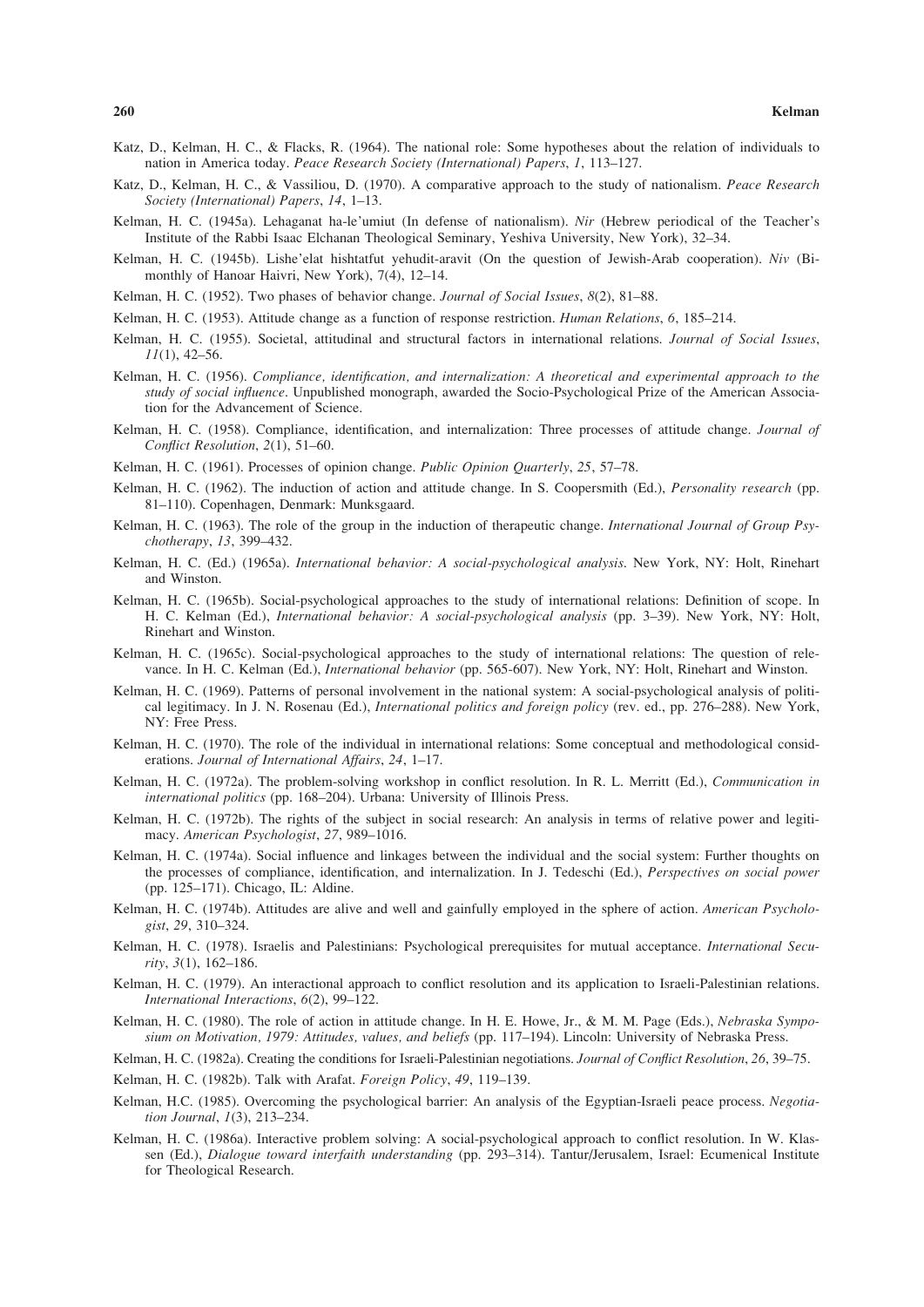- Kelman, H. C. (1986b) Overcoming the barriers to negotiation of the Israeli-Palestinian conflict. Journal of Palestine Studies, 16 (1), 13–28.
- Kelman, H. C. (1987). The political psychology of the Israeli-Palestinian conflict: How can we overcome the barriers to a negotiated solution? Political Psychology, 8 (3), 347–363.
- Kelman, H. C. (1988). The Palestinianization of the Arab-Israeli conflict. The Jerusalem Quarterly, 46(Spring), 3–15.
- Kelman, H. C. (1990). Applying a human needs perspective to the practice of conflict resolution: The Israeli-Palestinian case. In J. Burton (Ed.), Conflict: Human needs theory (pp. 283–297). New York, NY: St. Martin's Press.
- Kelman, H. C. (1991). Interactive problem-solving: The uses and limits of a therapeutic model for the resolution of international conflicts. In V. Volkan, J. V. Montville, & D. A. Julius (Eds.), The psychodynamics of international relationships, Volume 2: Unofficial diplomacy at work (pp. 145–160). Lexington, MA: Heath/Lexington Books.
- Kelman, H. C. (1992). Acknowledging the other's nationhood: How to create a momentum for the Israeli-Palestinian negotiations. Journal of Palestine Studies, 22 (1), 18–38.
- Kelman, H. C. (1993). Coalitions across conflict lines: The interplay of conflicts within and between the Israeli and Palestinian communities. In S. Worchel & J. Simpson (Eds.), Conflict between people and groups (pp. 236–258). Chicago, IL: Nelson-Hall.
- Kelman, H. C. (1995). Contributions of an unofficial conflict resolution effort to the Israeli-Palestinian breakthrough. Negotiation Journal, 11 (1), 19–27.
- Kelman, H. C. (1997a). Some determinants of the Oslo breakthrough. International Negotiation, 2(2), 183–194.
- Kelman, H. C. (1997b). Group processes in the resolution of international conflicts: Experiences from the Israeli-Palestinian case. American Psychologist, 52, 212–220.
- Kelman, H. C. (1997c). Nationalism, patriotism, and national identity: Social-psychological dimensions. In D. Bar-Tal & E. Staub (Eds.), Patriotism in the life of individuals and nations (pp. 165–189). Chicago, IL: Nelson-Hall.
- Kelman, H. C. (1998a). Social-psychological contributions to peacemaking and peacebuilding in the Middle East. Applied Psychology: An International Review, 47(1), 5–28.
- Kelman, H. C. (1998b). Building a sustainable peace: The limits of pragmatism in the Israeli-Palestinian negotiations. Journal of Palestine Studies, 28(1), 36–50.
- Kelman, H. C. (1999a). Experiences from 30 years of action research on the Israeli-Palestinian conflict. In K. P. Spillmann & A. Wenger (Eds.), Zeitgeschichtliche Hintergründe aktueller Konflikte VII: Zürcher Beiträge zur Sicherheitspolitik und Konfliktforschung, No. 54, 173–197.
- Kelman, H. C. (1999b). The interdependence of Israeli and Palestinian national identities: The role of the other in existential conflicts. Journal of Social Issues, 55(3), 581–600.
- Kelman, H. C. (2001). The role of national identity in conflict resolution: Experiences from Israeli-Palestinian problemsolving workshops. In R. D. Ashmore, L. Jussim, & D. Wilder (Eds.), Social identity, intergroup conflict, and conflict reduction (pp. 187-212). Oxford, UK: Oxford University Press.
- Kelman, H. C. (2002). Interactive problem solving: Informal mediation by the scholar-practitioner. In J. Bercovitch (Ed.), Studies in international mediation: Essays in honor of Jeffrey Z. Rubin (pp. 167–193). New York, NY: Palgrave Macmillan.
- Kelman, H. C. (2004a). Reconciliation as identity change: A social-psychological perspective. In Y. Bar-Siman-Tov (Ed.), From conflict resolution to reconciliation (pp. 111–124). Oxford, UK: Oxford University Press.
- Kelman, H. C. (2004b). Continuity and change: My life as a social psychologist. In A. H. Eagly, R. M. Baron, & V. L. Hamilton (Eds.), The social psychology of group identity and social conflict: Theory, application, and practice (pp. 233–275). Washington, DC: American Psychological Association.
- Kelman, H. C. (2005a). Building trust among enemies: The central challenge for international conflict resolution. International Journal of Intercultural Relations, 29, 639–650.
- Kelman, H. C. (2005b). Interactive problem solving in the Israeli-Palestinian case: Past contributions and present challenges. In R. J. Fisher (Ed.), Paving the way: Contributions of interactive conflict resolution to peacemaking (pp. 41–63). Lanham, MD: Lexington Books.
- Kelman, H. C. (2006). Interests, relationships, identities: Three central issues for individuals and groups in negotiating their social environment. In S. T. Fiske, A. E. Kazdin, & D. L. Schacter (Eds.), Annual Review of Psychology (Vol. 57, pp. 1–26). Palo Alto, CA: Annual Reviews.
- Kelman, H. C. (2007a). Social-psychological dimensions of international conflict. In I. W. Zartman (Ed.), Peacemaking in international conflict: Methods and techniques (Rev. ed., pp. 61–107). Washington, DC: U.S. Institute of Peace Press.
- Kelman, H. C. (2007b). The Israeli-Palestinian peace process and its vicissitudes: Insights from attitude theory. American Psychologist, 62(4), 287–303.
- Kelman, H. C. (2007c). Israeli–Palestinian peace: Inching toward and looking beyond negotiations. Middle East Policy, 14(3), 29–40.